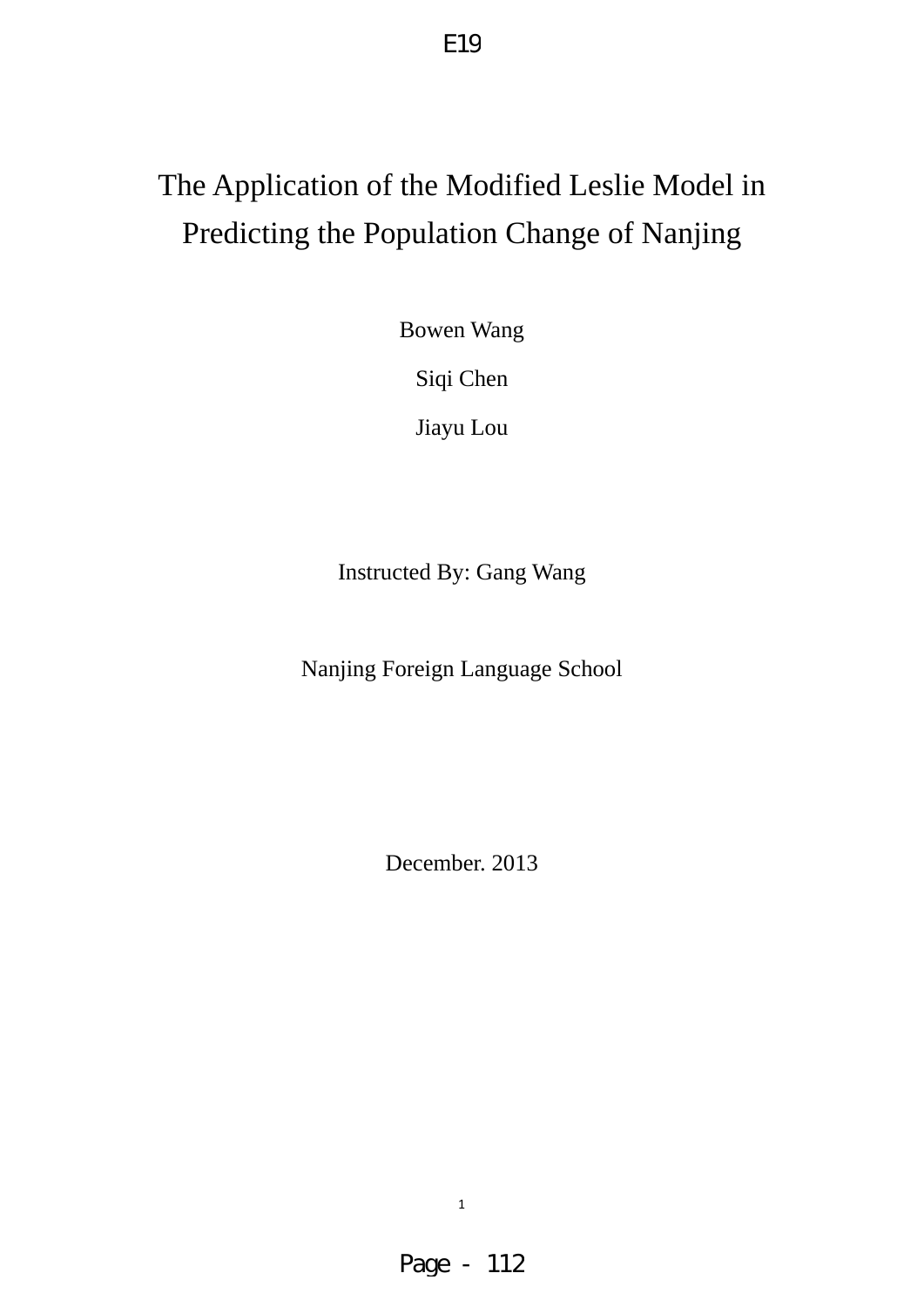## **Contents**

| ii. Two-Child Policy (policy regulating the birth of the second child in china) 20 |
|------------------------------------------------------------------------------------|
|                                                                                    |
|                                                                                    |
|                                                                                    |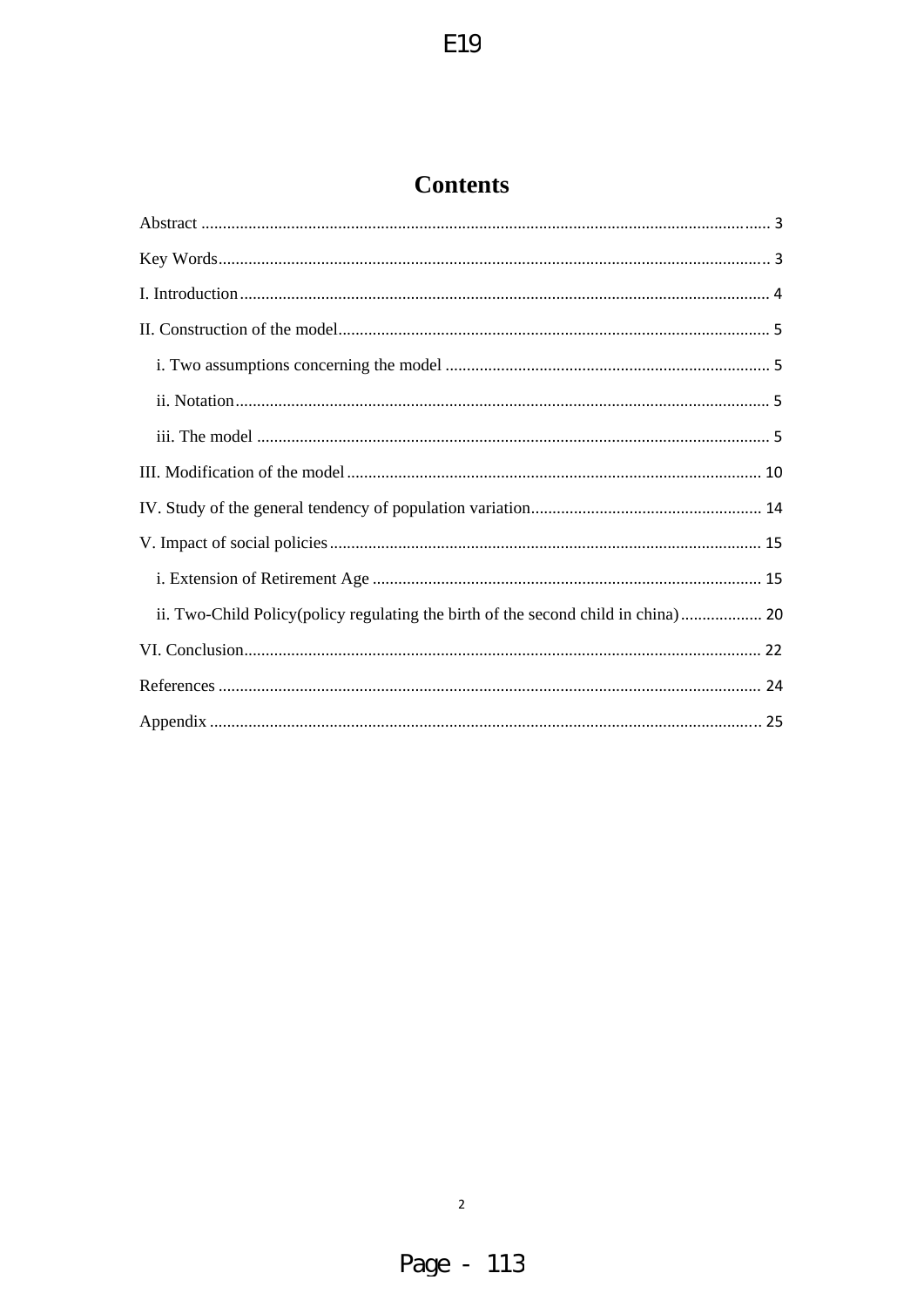<span id="page-2-0"></span>**Abstract:** Based on Leslie Matrix, the paper tries to predict the population fluctuation of Nanjing by considering the regional distinction and latest policy impacts, and hereby comes up with four conclusions: a) The population of Nanjing will see a relatively rapid growth between 2013 and 2020; b) Given the situation, the elderly population of the city will experience a much faster increase in the next 40 years, causing an elderly bulge that not only poses heavy burden to social welfare but also gives rise to a disproportionate population structure; c) The proposed retirement age extension in theory, will reduce the pressure on pension system by retaining active labors, and thus alleviating the problems of aging population to some extent; d) The newly-issued Two-Child Policy will not change the trends in or transform the population structure, therefore its effects on population aging is rather limited.

**Key Words:** Population in Nanjing; Leslie Matrix; Gray Forecast Model; Population aging; Extension of Retirement Age; Two-Child Policy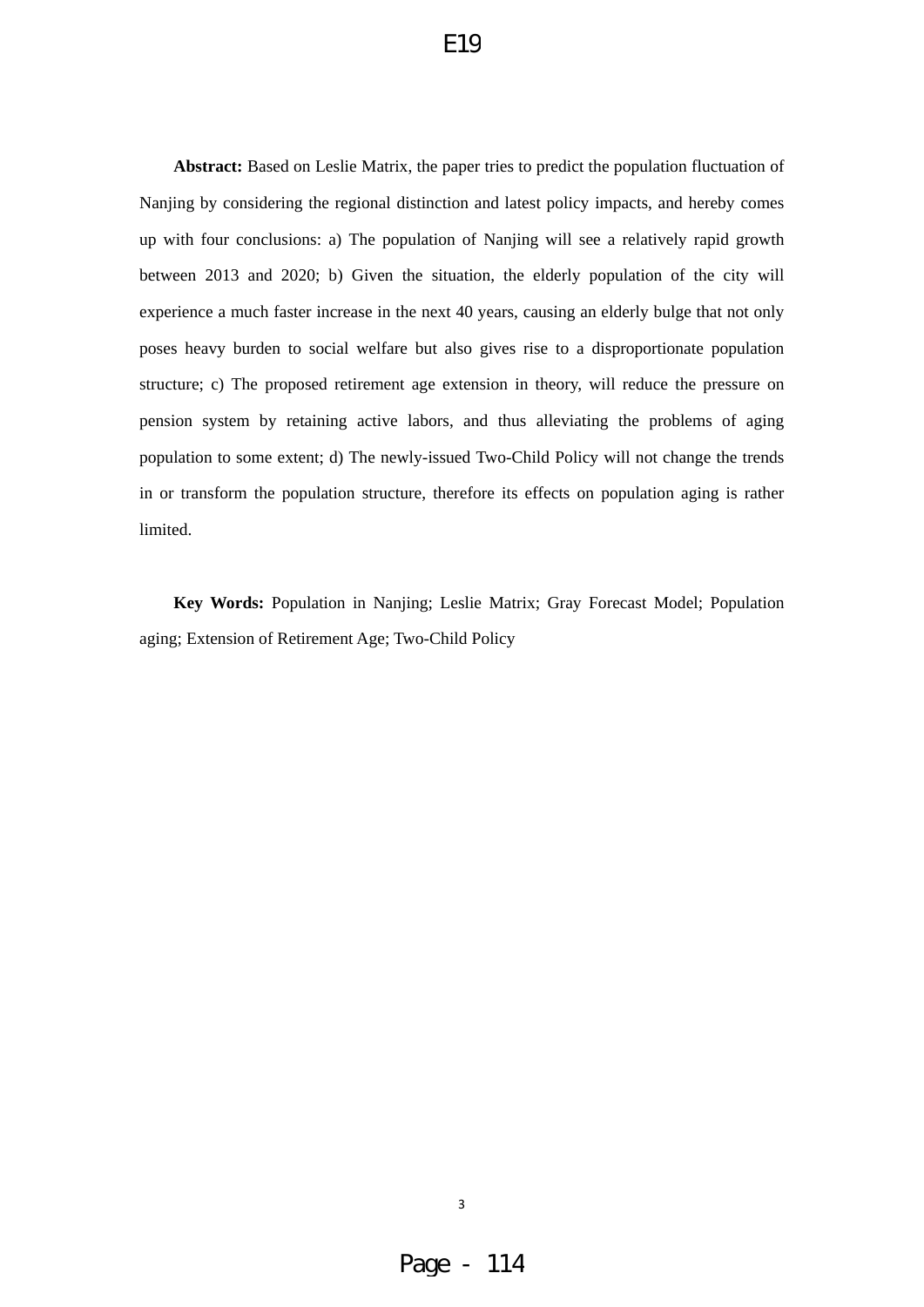## <span id="page-3-0"></span>**I. Introduction**

Population is an important factor in determining the comprehensive development of a country. Quality and size are the two basic elements of population; the latter directly impacts the economic and social development and influences resource allocation. Therefore, an accurate prediction of population fluctuation is a prerequisite to the formulation of economic and social policies.

While enjoying fast economic development as a first-tier city in Yangtze River Delta, Nanjing is facing intense pressure on environment and resources due to rapid growth of population. Therefore, an accurate prediction and analysis of its population is critical to the city's overall development. Compared with a forecast of the entire Chinese population, the prediction of Nanjing's population is a more complicated task, reason being China's migrant population is negligible to predicting the population dynamics of a country of 1.4 billion people, whereas Nanjing is going through the peak season of social, economic and population growth, and its migrant population cannot be safely ignored. Consequently, the difficulty of predicting demographic change greatly increases with such an open system.

Since Malthus, methods for population prediction have evolved through centuries, during which many unique methods were brought up, including the Malthusian Growth Model, Logistic Population Model, Gray Forecast GM (1,1) Model , Leslie Population Model, and Regression Analysis.

This paper on demographic change is based on a modified Leslie Matrix model. Moreover, it carries out further analysis of the population of Nanjing, including the overall trend in population change and the impact of certain social policies, like the extension of retirement age and two-child policy.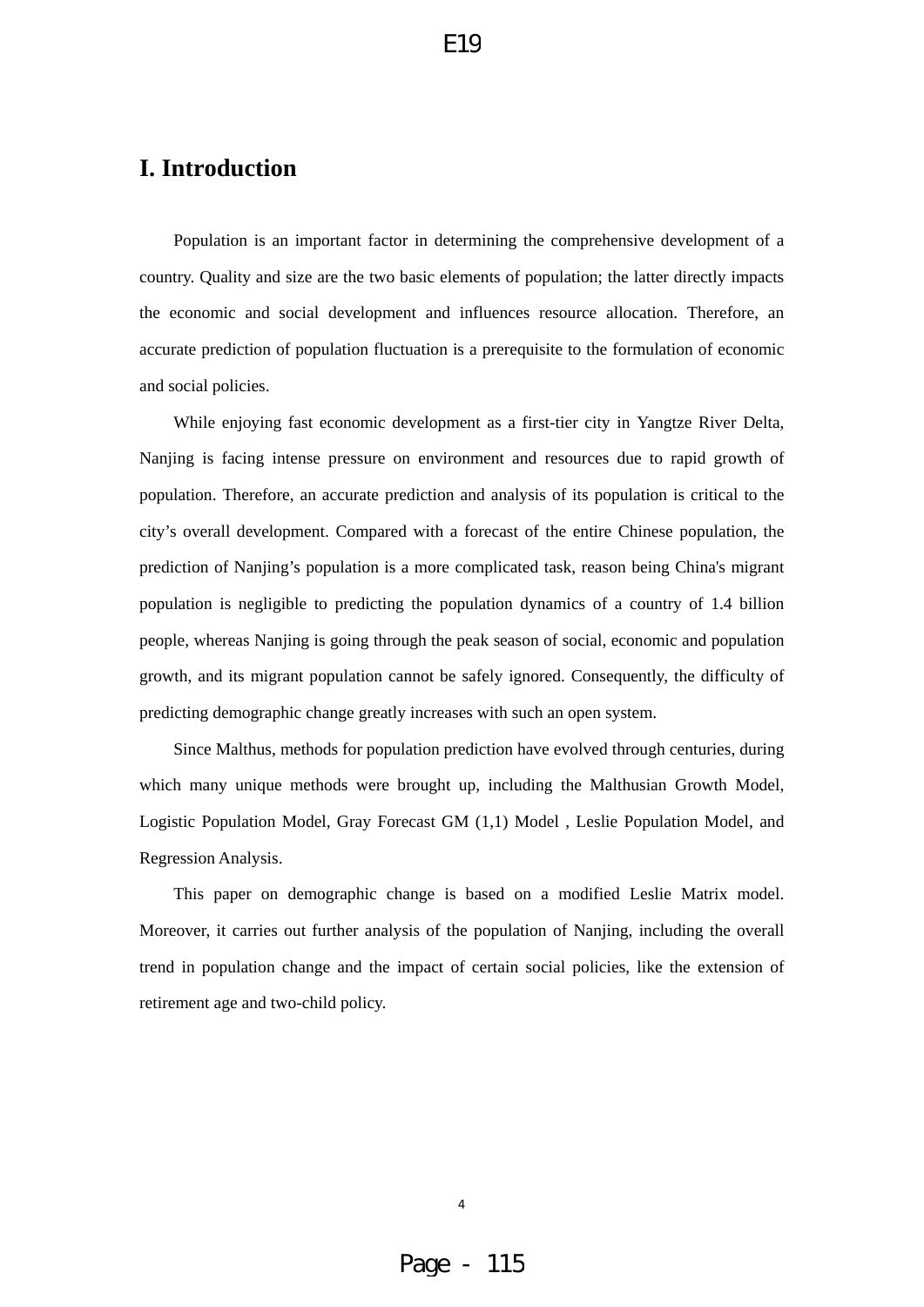## <span id="page-4-0"></span>**II. Construction of the model**

i. Two assumptions concerning the model:

Do not consider the influence of unpredictable factors like natural disaster and wars, and take 90 years as the upper bound of a possible human age.

### ii. Notation:

 $x<sub>i</sub>(t)$ : Denotes the size of the i-year-old group in the year-t.

 $d_i(t)$ : Denotes the death rate of the *i*-year-old group in the year-t.

 $s_i(t)$ : Denotes the survival rate of the i-year-old group in the year-t. ( $s_i(t) = 1 - d_i(t)$ )

 $w_i(t)$ : Denotes the percentage of the i-year-old women-group in the year-t.

- $b_i(t)$ : Denotes the fertility rate of the i-year-old women-group in the year-t.
- $x_0(t)$ : Denotes the total number of the newly-born in the year-t.
- $s_0(t)$ : Denotes the survival rate of the newly-born in the year-t.

### iii. The model

Our model consists of two major parts: one studies the population change of Nanjing as a closed system, while the other takes into account the impact of migrant population. To be concise, this paper first discusses each case individually and then combines the two to get the conclusion.

#### **First Part: Consider Nanjing as a closed system**

According to the parameters listed above, there is the following recursive formula:

$$
x_{i+1}(t+1) = x_i(t)s_i(t) \quad (i=0,1,2...n, t=0,1,2...)
$$
 (1)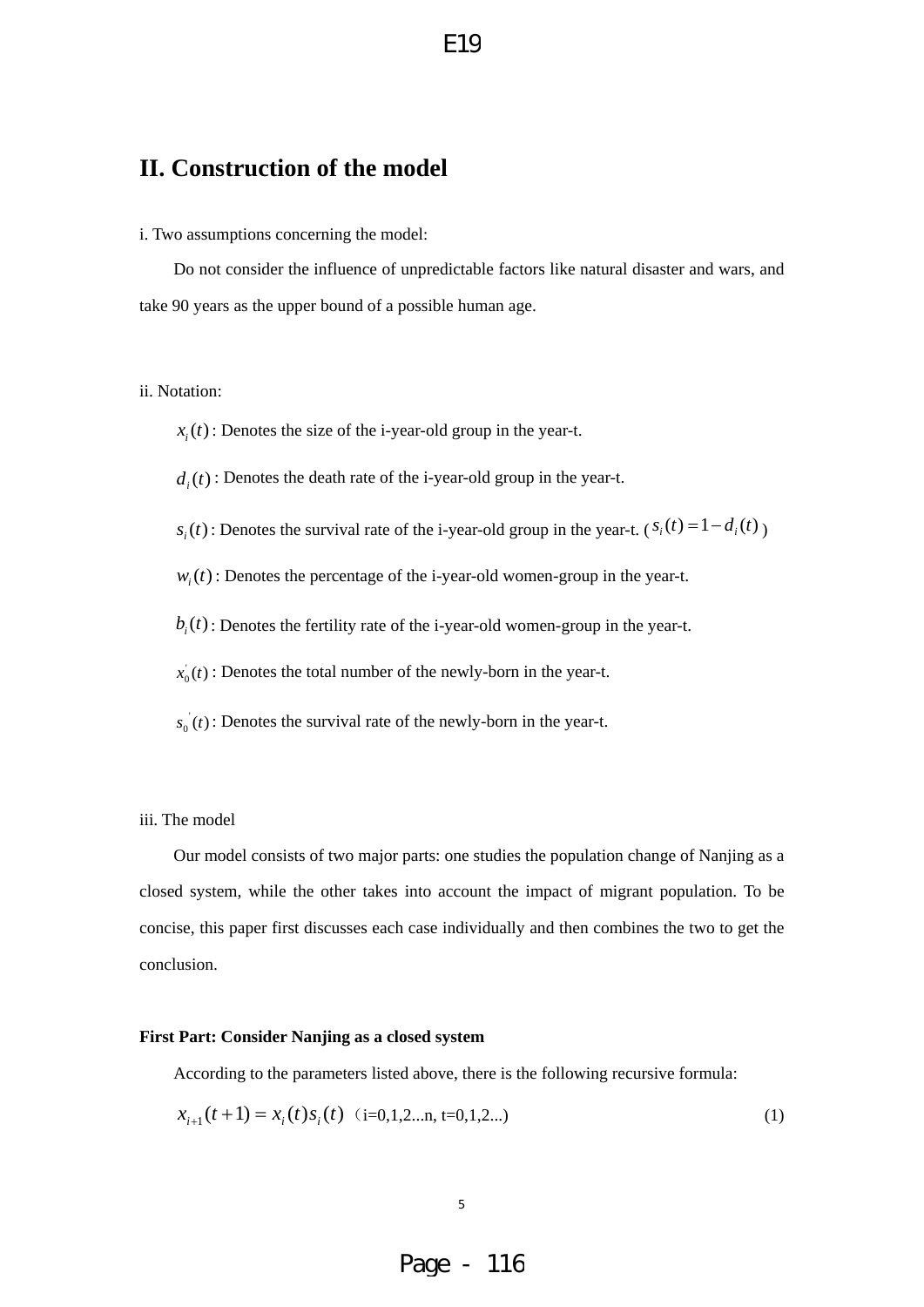$$
x_0^{\dagger}(t) = \sum_{i=i_1}^{i_2} w_i(t) b_i(t) x_i(t) \quad ([i_1, i_2] \text{ denotes possible child-bearing age}) \tag{2}
$$

$$
x_0(t) = x_0(t)s_0(t)
$$
 (3)

Thus, we have the following equations:

$$
\begin{cases}\nx_{i+1}(t+1) = x_i(t)s_i(t) \\
x_0(t) = s_0(t)\sum_{i=i_1}^{i_2} w_i(t)b_i(t)x_i(t) \quad (i=0,1,2...t=0,1,2...)\n\end{cases}
$$
\n(4)

Let  $b_i(t) = s_0(t)w_i(t)b_i(t)$  be the modified fertility rate and consider population

transformation vector  $X(t) = [x_1(t) x_2(t) \cdots x_n(t)]^T$ . Therefore,  $X(t+1) = L(t)X(t)$ . (5)

$$
L(t) = \begin{bmatrix} 0 & \cdots & b_{i_1}(t) & \cdots & b_{i_2}(t) & \cdots & 0 \\ s_0(t) & 0 & \cdots & \cdots & \cdots & 0 \\ 0 & s_1(t) & 0 & \cdots & \cdots & \cdots & 0 \\ \vdots & 0 & \cdots & \cdots & \cdots & 0 \\ \vdots & \vdots & \ddots & \ddots & \ddots & \ddots & \vdots \\ 0 & 0 & \cdots & \cdots & \cdots & s_{n-1}(t) & 0 \end{bmatrix}
$$
 is the Leslie Matrix.

Since the fertility rate of women in every age group and the survival rate of people in every group could be considered as approximately a constant in a short period, we simplify

the Leslie as follows: 
$$
L = \begin{bmatrix} 0 & \cdots & b_{i_1} & \cdots & b_{i_2} & \cdots & 0 \\ s_0 & 0 & \cdots & \cdots & \cdots & 0 \\ 0 & s_1 & 0 & \cdots & \cdots & 0 \\ \vdots & 0 & \ddots & \cdots & \cdots & 0 \\ \vdots & \vdots & \vdots & \ddots & \cdots & \cdots & \vdots \\ 0 & 0 & \cdots & \cdots & s_{n-1} & 0 \end{bmatrix}
$$
. (6)

Therefore, 
$$
X(t+1) = LX(t)
$$
. (7)

Hence, 
$$
X(t) = L^t X(0).
$$
 (8)

Take the year 2000 as the starting point: divide the ages from 0 to 90 into 91 one-year groups, take 15 to 49 as the possible child-bearing ages.

Use Matlab to calculate the Leslie Matrix iteration, we have the data as follows:

### 6

Page - 117

### E19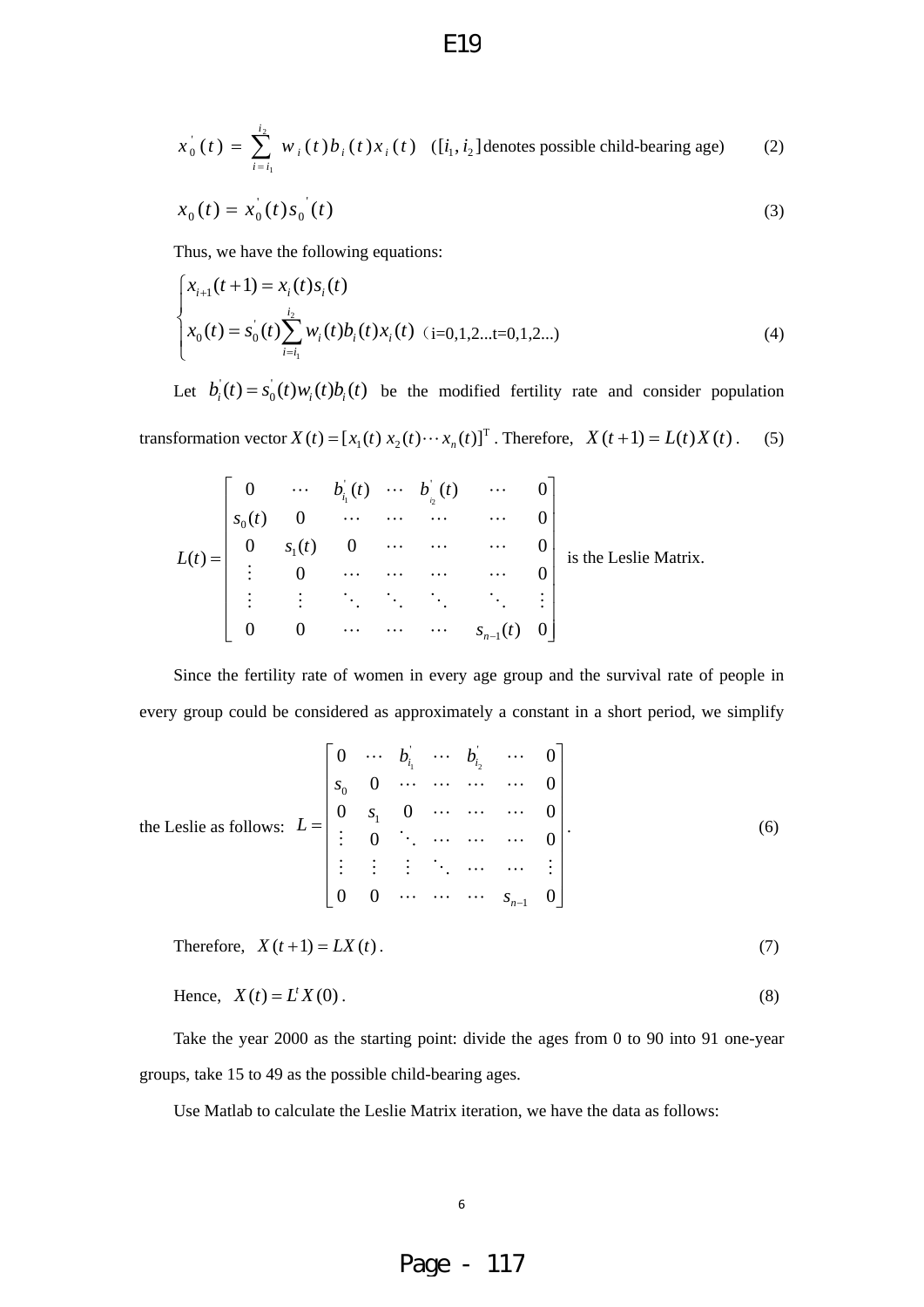

Figure 2.1 Prediction of Nanjing's total population as a closed system

#### **Second Part: Consider Nanjing as an open system with migrant population**

Since the population of Nanjing is a standard open system, migrant population is a crucial factor in the entire system. However, considering the incompleteness of certain data involving the migrant population, this paper uses Gray Forecast  $GM(1,1)$  Model to predict the entire migrant population.

 $GM(1,1)$  model is suitable for models with part of information known and is especially suitable for fast-growing small sample. The normal form of the model is:

Suppose the original non-negative sequence is  $x^{(0)} = {x^{(0)}(1), x^{(0)}(2), \cdots x^{(0)}(n)}$ . After

one summation we have: 
$$
x^{(1)} = \{x^{(1)}(1), x^{(1)}(2), \dots, x^{(1)}(n)\}
$$
, where  $x^{(1)}(k) = \sum_{i=1}^{k} x^{(0)}(k)$ .

Suppose  $x^{(1)}$  satisfies the first-order Ordinary Differential Equation  $ax^{(1)} = u$ *dt*  $\frac{dx^{(1)}}{1} + ax^{(1)} =$ , where *a* is the development factor and *u* is gray actuating quantity.

Clearly, when satisfying the condition  $t = t_0$ , the equation has solution

$$
x^{(1)}(t) = [x^{(1)}(t_0) - \frac{u}{a}]e^{-a(t-t_0)} + \frac{u}{a}.
$$

### Page - 118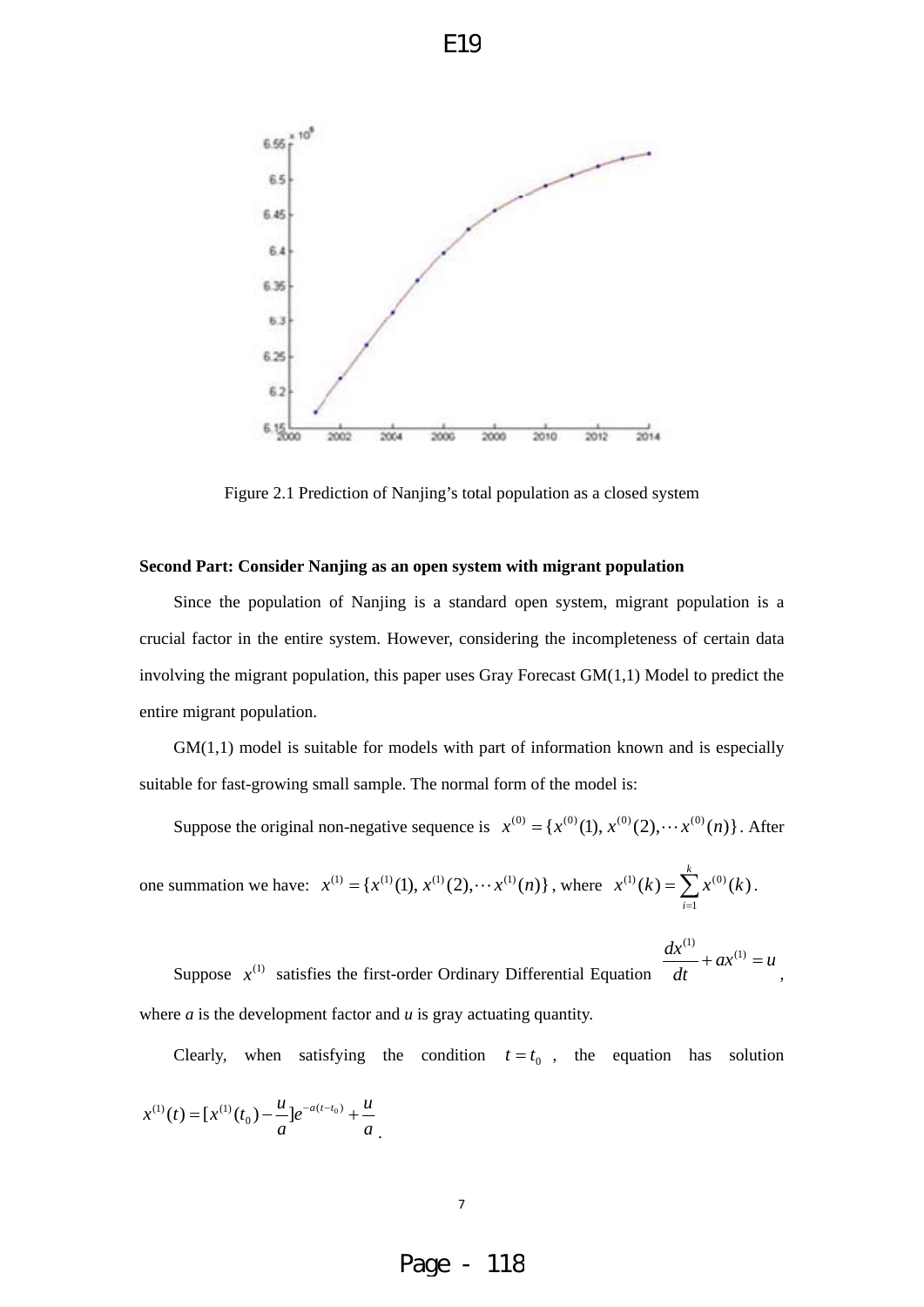If we take discrete value for time, we then have *a*  $e^{-ak} + \frac{u}{a}$ *a*  $x^{(1)}(k+1) = [x^{(1)}(1) - \frac{u}{2}]e^{-ak} + \frac{u}{2}$ . Put this discrete form into matrix, we get  $y = BU$ , where

$$
y = (x^{(0)}(2), x^{(0)}(3), \cdots, x^{(0)}(N))^{T}
$$
  
\n
$$
B = \begin{bmatrix} -\frac{1}{2} [x^{(1)}(2) + x^{(1)}(1)] & 1 \\ -\frac{1}{2} [x^{(1)}(3) + x^{(1)}(2)] & 1 \\ \vdots & \vdots & \vdots \\ -\frac{1}{2} [x^{(1)}(N) + x^{(1)}(N-1)] & 1 \end{bmatrix}, U = \begin{bmatrix} a \\ u \end{bmatrix}
$$

Applying least square estimation to the equation, we get  $U = \begin{bmatrix} u \\ v \end{bmatrix} = (B^T B)^{-1} B^T y$ . *u*  $U = \begin{bmatrix} a' \\ b' \end{bmatrix} = (B^T B)^{-1} B^T$  $\begin{vmatrix} a \\ c \end{vmatrix} = (B^T B)^{-1}$ ⎦  $\begin{vmatrix} a \\ b \end{vmatrix}$ ⎣  $=\vert$ 

Plug the estimated value  $\alpha'$  and  $\alpha'$  into the response equation:

$$
\hat{x}^{(1)}(k+1) = \left[x^{(1)}(1) - \frac{\hat{u}}{\hat{a}}\right]e^{-\hat{a}k} + \frac{\hat{u}}{\hat{a}}
$$

And then reduce by subtracting, we get the fitting value of original sequence  $x^{(0)}$  when

 $k=1,2...n-1$ . When  $k \ge n$  we get the predicted value  $x^{(0)}(k+1)$ .  $\hat{x}^{(0)}(k+$ 

According to the data of migrant population from year 2000 to 2008, we generate the following graph using Matlab:



Figure 2.2 Prediction of Nanjing's migrant population

In order to check the accuracy of Gray Forecast Model, we consider relation degree (r), posterior error ratio (c), small error possibility (p), and relative error (q). From the results of Matlab, we have r=0.6069, c=0.3466, p=1 and q=0.0075.

E19

Page - 119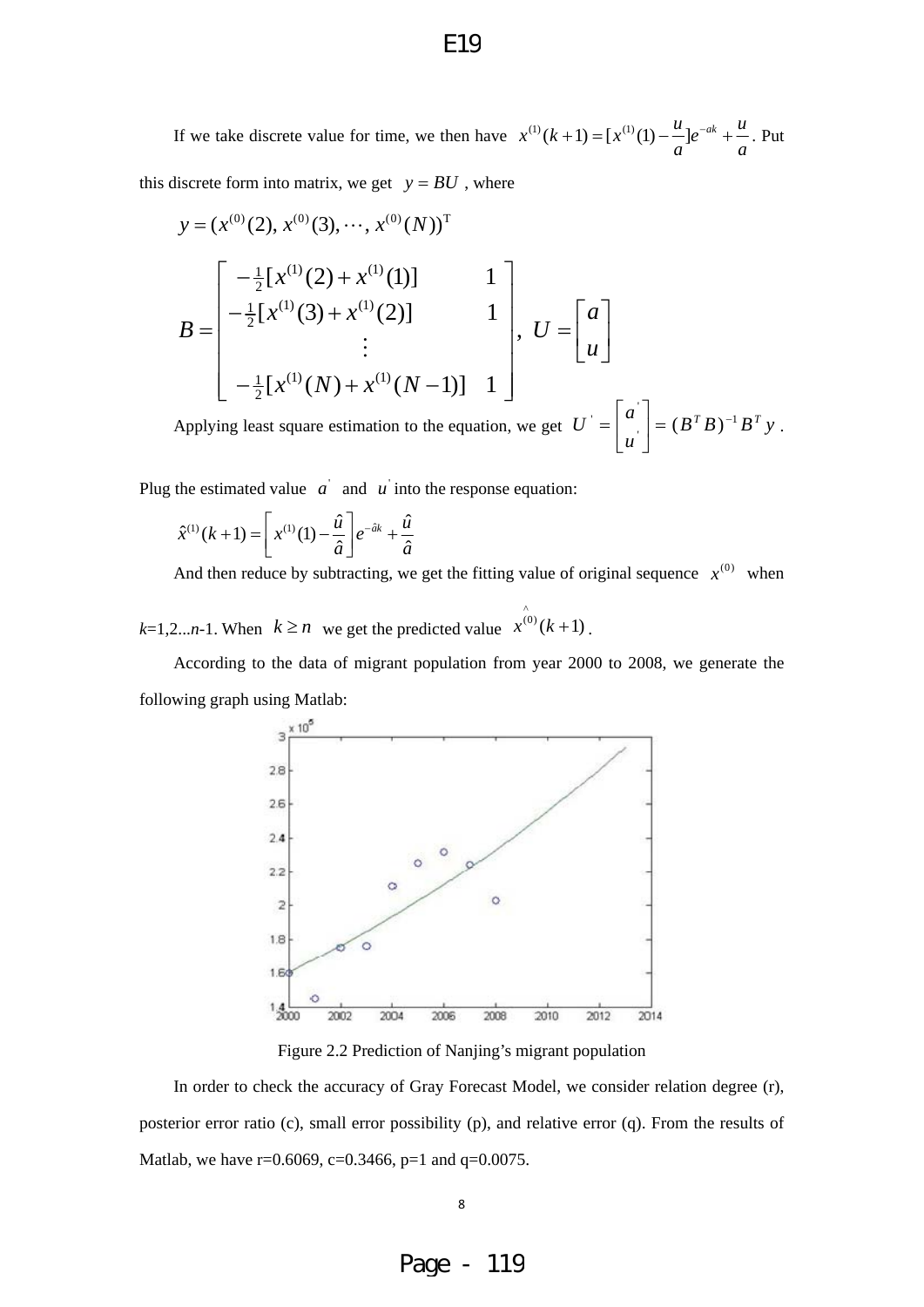| Level | Relative Error $(q)$ | Posterior Error Ratio (C) | Small Error Possibility (P) |
|-------|----------------------|---------------------------|-----------------------------|
|       | < 0.01               | < 0.35                    | >0.95                       |
| Н     | < 0.05               | < 0.50                    | < 0.80                      |
| Ш     | < 0.10               | < 0.65                    | < 0.70                      |
| IV    | >0.20                | >0.80                     | < 0.60                      |

Table 2.1 Standard of prediction level

From the table above, we conclude that our prediction is in level one, which means the prediction by Gray Forecast Model is quite accurate.

By synthesizing the first part and second part, we get the ultimate result of prediction:



Figure 2.3 Prediction of Nanjing's total population as an open system

| Table 2.2 Prediction of Nanjing's total population as an open system |  |  |  |
|----------------------------------------------------------------------|--|--|--|
|----------------------------------------------------------------------|--|--|--|

| Year | Total Population (10K) | Year | Total Population (10K) |
|------|------------------------|------|------------------------|
| 2001 | 633.1                  | 2011 | 875.9                  |
| 2002 | 654.7                  | 2012 | 904.0                  |
| 2003 | 677.1                  | 2013 | 933.1                  |
| 2004 | 700.3                  | 2014 | 963.2                  |
| 2005 | 724.1                  | 2015 | 994.2                  |
| 2006 | 748.4                  | 2016 | 1026.1                 |
| 2007 | 772.9                  | 2017 | 1059.0                 |
| 2008 | 797.7                  | 2018 | 1093.0                 |
| 2009 | 823.0                  | 2019 | 1128.2                 |
| 2010 | 849.0                  | 2020 | 1164.7                 |

Page -  $12C$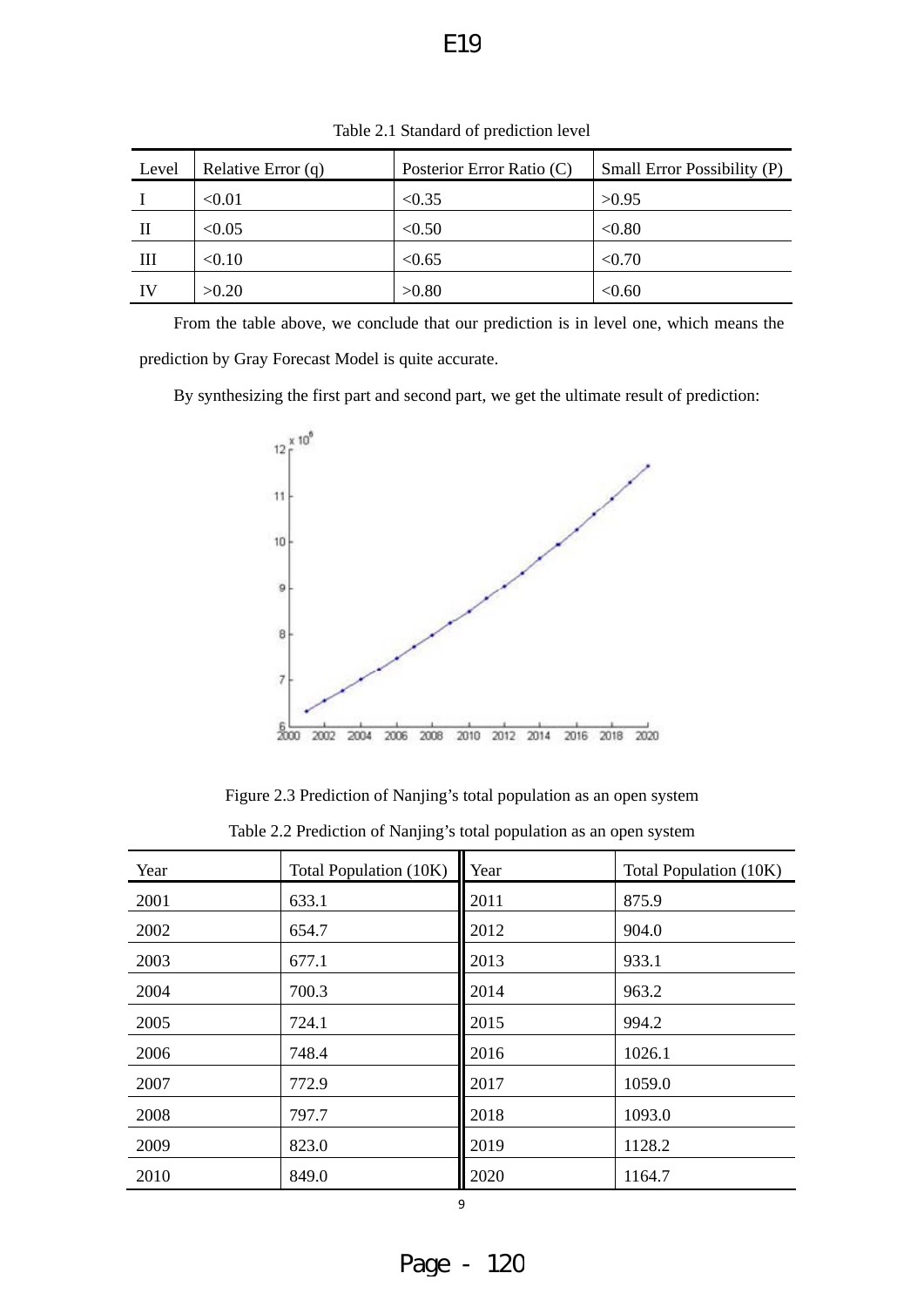| Year | Total Population (10K) | Year | Total Population (10K) |
|------|------------------------|------|------------------------|
| 2001 | 628.39                 | 2007 | 741.30                 |
| 2002 | 641.99                 | 2008 | 758.89                 |
| 2003 | 654.48                 | 2009 | 771.31                 |
| 2004 | 668.18                 | 2010 | 800.76                 |
| 2005 | 689.80                 | 2011 | 810.91                 |
| 2006 | 719.06                 | 2012 | 816.10                 |

<span id="page-9-0"></span>We then test the result using the Nanjing's total population for 2001-2012.

Table 2.3 Nanjing's total population for 2001-2012

(Data Source: Statistics Bureau of Nanjing)

After the calculation by Matlab, we get that relative error is  $q=0.0075$ , posterior error ratio c=0.1118. This shows that this model is relatively accurate.

## **III. Modification of the model**

The previous discussion does not consider the impact of the change in women fertility rate when using the Leslie Matrix to predict the population dynamics, therefore we are modifying the model in this section for a more accurate forecast. Based on China's fifth and sixth population census, Nanjing's women fertility rate has changed a lot since the year 2000. The explicit data is as follows:

| fertility rate ‰ | $15-19$ | 20-24  | $25-29$ | $30 - 34$ | 35-39 | $40 - 44$ | 45-49 |
|------------------|---------|--------|---------|-----------|-------|-----------|-------|
| 2000             | 2.76    | 119.59 | 58.21   | 9.36      | 2.50  | 0.64      | 0.25  |
| 2010             | 0.83    | 19.01  | 77.58   | 38.89     | 9.05  | 2.77      | 0.69  |

Table 3.1 2000.2010 Women fertility rate of every age group in Nanjing

(Data Source: The fifth, the six population census)

It is conspicuous that with the social-economic development, more women choose to delay motherhood and "late marriage, late childbirth" has become more common in big cities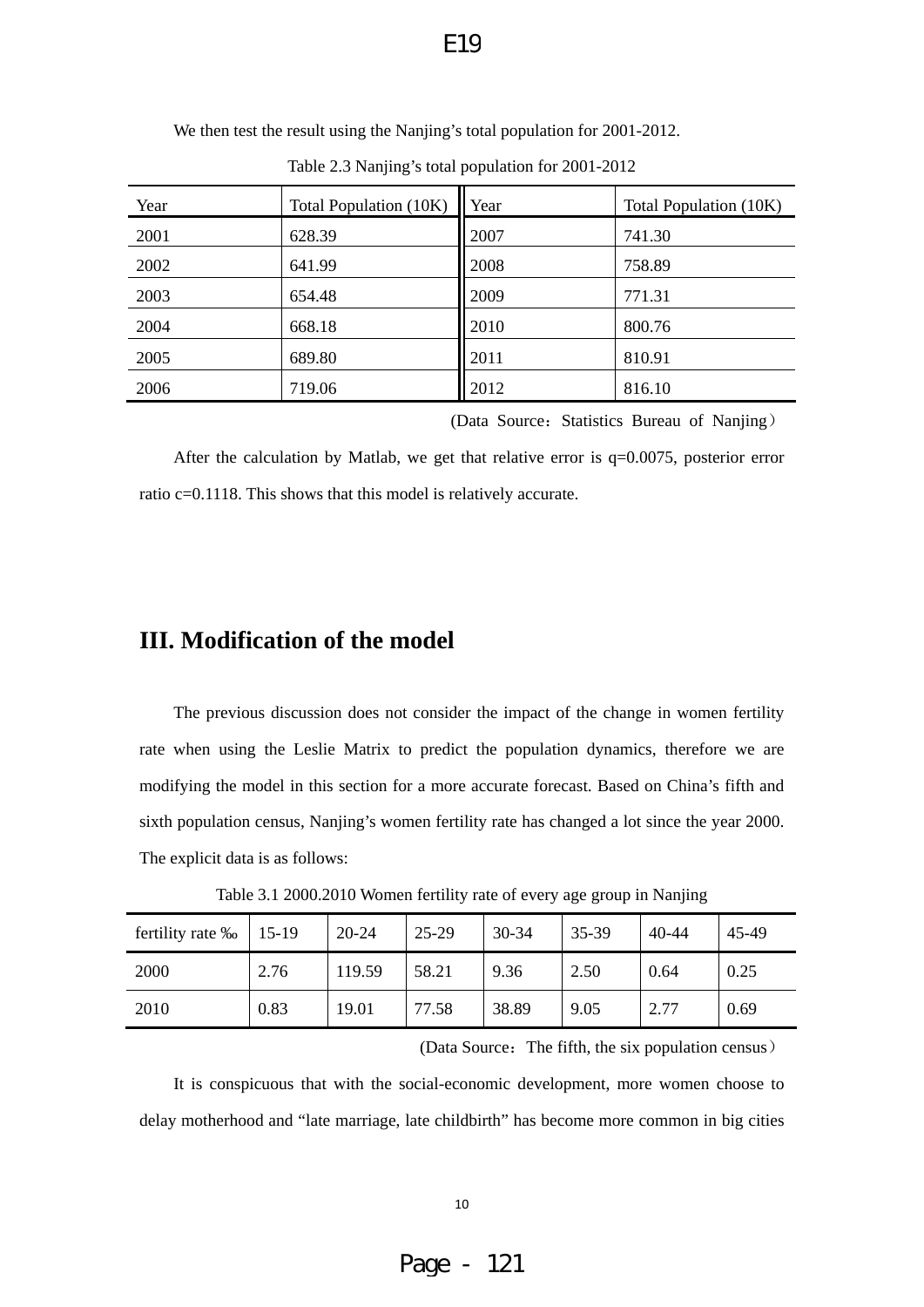like Nanjing. Therefore, it is necessary to consider the variation in women fertility rate when predicting the population growth.

Since the change is happening gradually, we use the function  $y=a^*ln(x)+b$  to fit the change in women fertility rate. Here *a* and *b* are constants and *x* stands for year (starting from 2000).

Divide women aged from 15 to 49 into seven 5-year-groups, and denote the modified fertility rates as  $y_1, y_2, y_3, y_4, y_5, y_6, y_7$ . According to the data, we formulate the following fit function:

 $y_1 = -0.0008049 \ln x + 0.00276$  $y_2 = -0.04195 \ln x + 0.1196$  $y_3 = 0.008078 \ln x + 0.05821$  $y_4 = 0.01231 \ln x + 0.00936$  $y_5 = 0.0002732 \ln x + 0.0025$  $y_6 = 0.0008883 \ln x + 0.00064$  $y_{7} = 0.0001835 \ln x + 0.00025$ 

Plug in the modified fertility rate into Leslie Matrix, the estimate population are as follows:

| Year | Total Population(10K) | Year | Total Population(10K) |
|------|-----------------------|------|-----------------------|
| 2001 | 634.6                 | 2011 | 871.3                 |
| 2002 | 656.9                 | 2012 | 898.0                 |
| 2003 | 679.8                 | 2013 | 925.3                 |
| 2004 | 702.9                 | 2014 | 953.2                 |
| 2005 | 725.9                 | 2015 | 982.0                 |
| 2006 | 749.0                 | 2016 | 1011.7                |
| 2007 | 772.3                 | 2017 | 1032.5                |
| 2008 | 795.9                 | 2018 | 1044.3                |
| 2009 | 820.2                 | 2019 | 1057.2                |
| 2010 | 845.3                 | 2020 | 1064.3                |

Table 3.2 Nanjing's predicted population in 2001-2020 under modified women fertility rate

Compared with the previous population estimation, the modified model might not be as effective as the previous one in predicting population change over a short period (since the change within fertility rates is almost negligible in the first few years). However, the modified

11

E19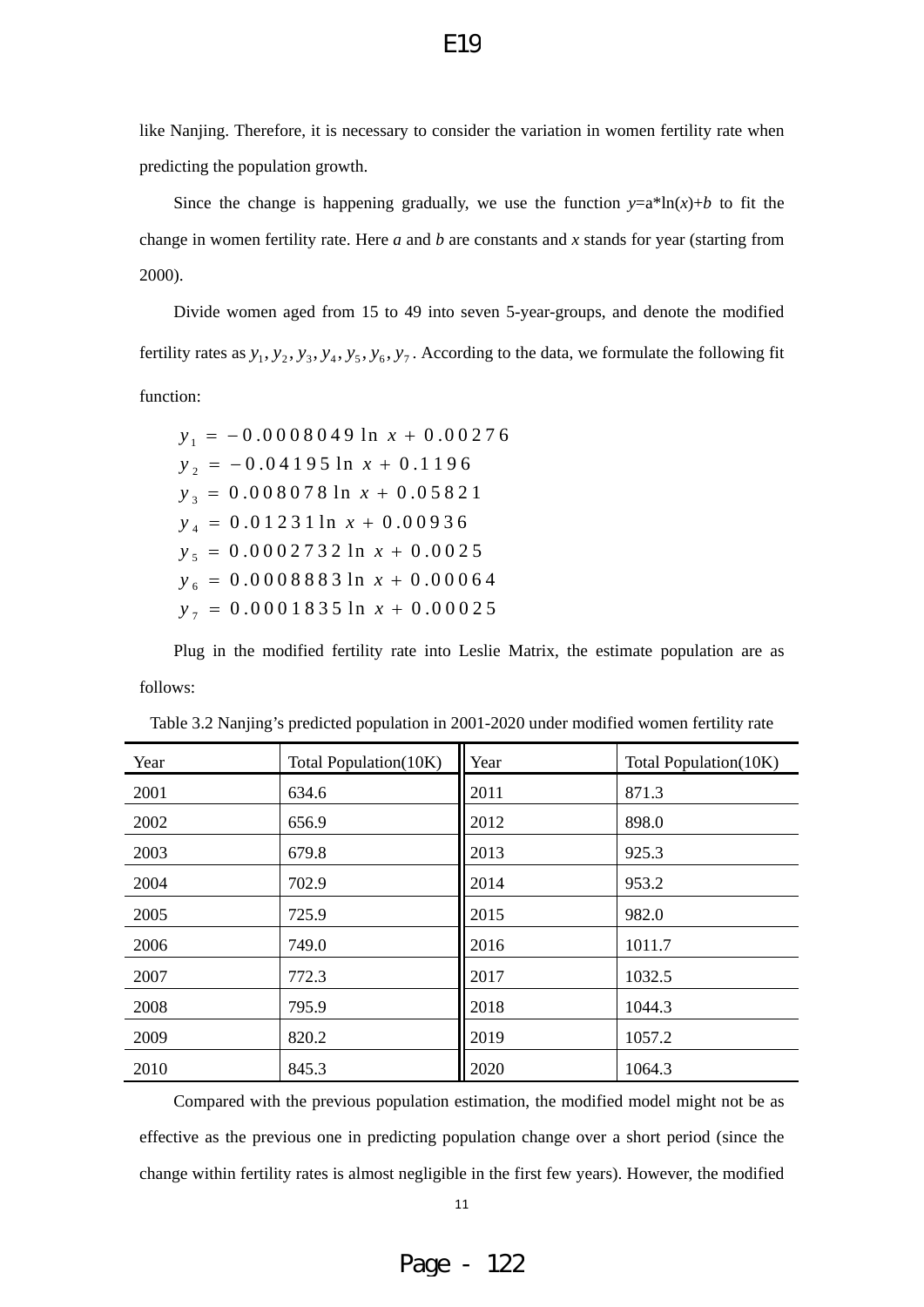model stands more accuracy in terms of a longer period of time, with the data from the previous model going against the actual regional stability as it still predicts an accelerated growth after year 2015. Therefore, the modified model has some advantages in long-term population estimation.

However, when examining the predicted data we find that the predicted value has an increasing deviation from the actual value after 2010. In retrospection, we find the deviation is due to the inaccuracy of Gray Forecast Model in long-time prediction because the value of Gray Forecast Model grows exponentially. To adjust the prediction, we decide to remodel the migrant population.

Considering that in such a fast-developing world, the migrant population tends to grow rapidly in a short period but will become relatively stable after a certain point, we use the following function to fit the growth of migrant population:

$$
m(x) = ae^{-bx^2+cx+d}
$$

Here  $m(x)$  stands for the total migrant population while x stands for the year (starting from 2000) and *a,b,c,d* are constants.

Using matlab to fit the data we get *a*=6087000, *b*=0.004397, *c*=0.259184 and *d*=-3.819069. The R-square of the fitting is 0.9967, which means the fitting is accurate. Plug in these parameters to the modified model, we obtain the prediction of migrant population:



Figure3.1 Prediction of Nanjing's migrant population under modified model 12

Page - 123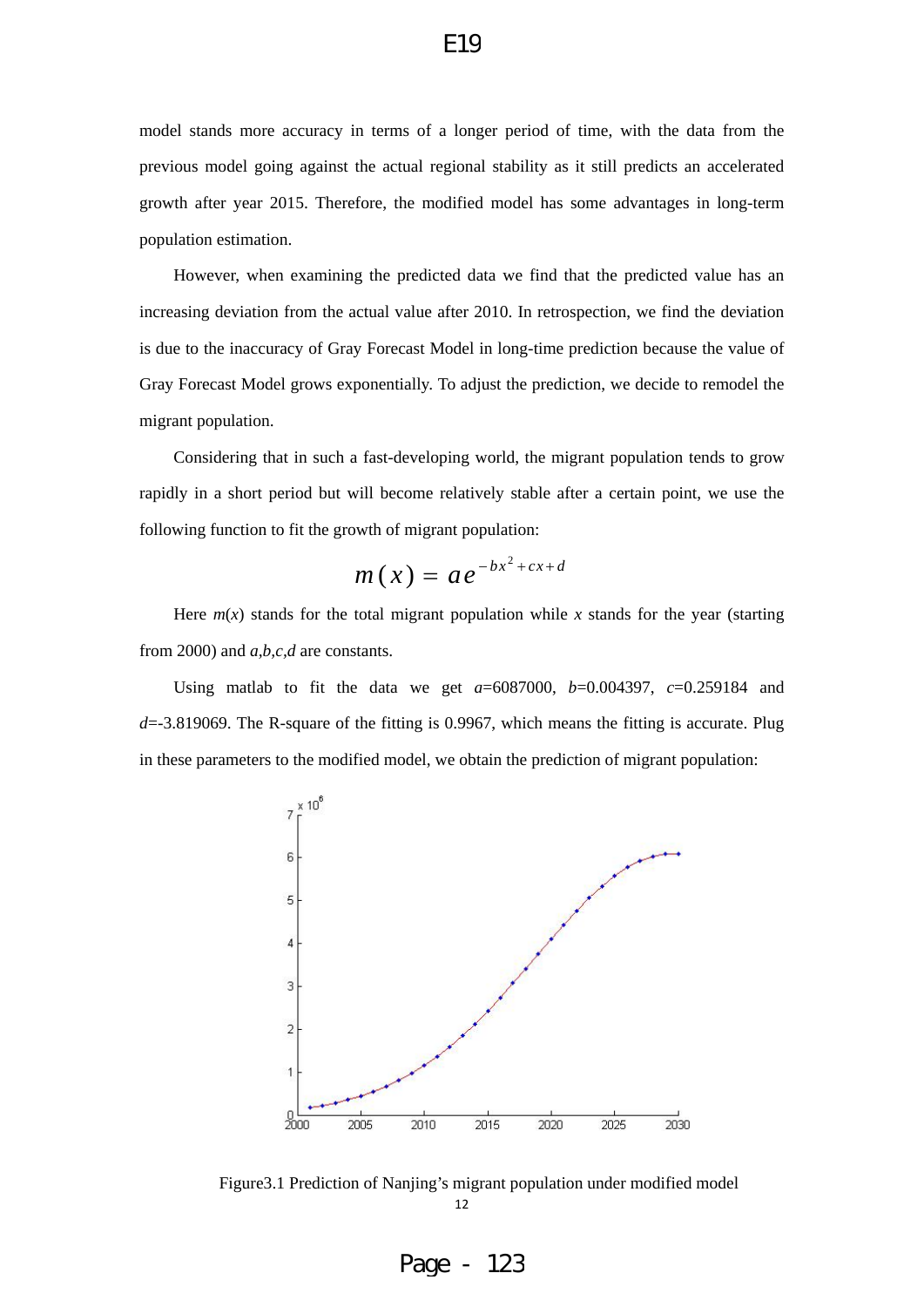From the prediction, it is clear that the migrant population will become saturated around 2030. For the migrant population, we assume it will be stable in a relatively long time after it reaches its peak value, which means we only consider the case where  $m(x)$  is increasing. Therefore, we assume  $m(x)$  to be a constant after 2030, which gives us the prediction of total population value:



Figure 3.2 Prediction of Nanjing's total population under modified migrant population

| Year | Total Population(10K) | Year | Total Population(10K) |
|------|-----------------------|------|-----------------------|
| 2001 | 634.3                 | 2010 | 764.1                 |
| 2002 | 643.9                 | 2011 | 786.4                 |
| 2003 | 654.6                 | 2012 | 810.9                 |
| 2004 | 666.5                 | 2013 | 837.6                 |
| 2005 | 679.5                 | 2014 | 866.1                 |
| 2006 | 693.8                 | 2015 | 896.2                 |
| 2007 | 709.2                 | 2016 | 927.6                 |
| 2008 | 725.8                 | 2017 | 959.9                 |
| 2009 | 744.0                 | 2018 | 992.6                 |

Table 3.2 Prediction of Nanjing's total population under modified migrant population

After checking the predicted data, we find that the relative error is q=0.0094, posterior error ratio  $c=0.0528$ , and relation degree  $r=0.6286$ , which means the prediction accuracy improves.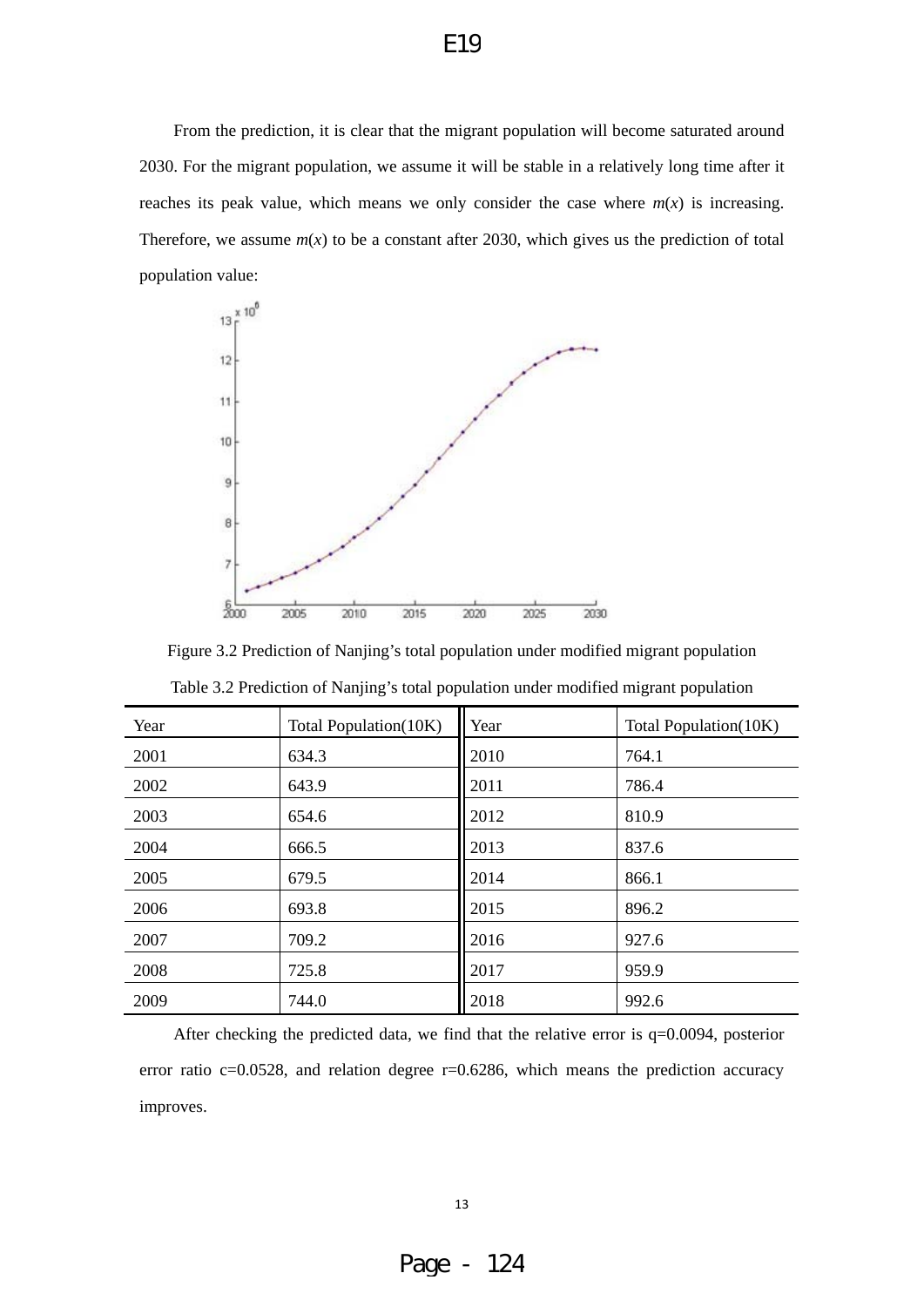### <span id="page-13-0"></span>**IV. Study of the general tendency of population variation**

As we try to study the population dynamics with the Leslie matrix, we limit our discussion to the closed system in this section, because the population in the closed system constitutes the majority of the population in Nanjing, and there are too many unpredictable factors influencing the migrant population.

Consider the original population equation  $X(t+1) = LX(t)(5)$ . For matrix *L*, we consider its characteristic equation:

$$
|L-\lambda I| = \begin{bmatrix} -\lambda & \cdots & b_{15} & \cdots & b_{49} & \cdots & 0 \\ s_0 & -\lambda & 0 & \cdots & \cdots & 0 \\ 0 & s_1 & -\lambda & 0 & \cdots & \cdots & 0 \\ \vdots & 0 & \ddots & \ddots & \vdots & \vdots & \vdots \\ \vdots & \vdots & \vdots & \ddots & \ddots & \vdots & \vdots \\ 0 & 0 & \cdots & \cdots & 0 & s_{89} & -\lambda \end{bmatrix} = \sum_{i=1}^{35} b_{50-i} \lambda^{40+i} \prod_{j=0}^{49-i} s_j - \lambda^{91}
$$

Suppose  $f(\lambda) = \frac{s_0 s_1 \cdots s_{48} b_{49}}{2^{50}} + \frac{s_0 s_1 \cdots s_{47} b_{48}}{2^{49}} \cdots + \frac{s_0 s_1 \cdots s_{14} b_{15}^2}{2^{16}}$ 49  ${}^{\cdot}_{0} s^{}_{1} \cdots s^{}_{47} b^{\cdot}_{48}$ 50  $f(\lambda) = \frac{s_0 s_1 \cdots s_{48} b_{49}}{\lambda^{50}} + \frac{s_0 s_1 \cdots s_{47} b_{48}}{\lambda^{49}} \cdots + \frac{s_0 s_1 \cdots s_{14} b_{15}}{\lambda^{16}}$  be the characteristic

polynomial of *L*. Then the characteristic equation could be rewritten as  $f(\lambda) = 1$ . It is clear that when  $\lambda > 0$ ,  $f(\lambda)$  is continuous and decreasing. Furthermore, it is obvious that  $\lim_{x\to 0^+} f(\lambda) = +\infty$  and  $\lim_{x\to +\infty} f(\lambda) = 0$ . Therefore, according to Intermediate Value Theorem, there is one and only one positive real number  $\lambda$  such that  $f(\lambda) = 1$ . Denote it as  $\lambda_0$ , then according to Perron-Frobenius Theorem,  $\rho(L) = \lambda_0$ . Here  $\rho(L)$  is the spectrum radius of the matrix *L*. Moreover, from the corollary of Perron-Frobenius Theorem we can know that the population in this system is proportionate to  $\lambda_0^k$  in year *k*. Moreover, this can also be proved from another perspective: decompose  $X(0)$  in the characteristic space of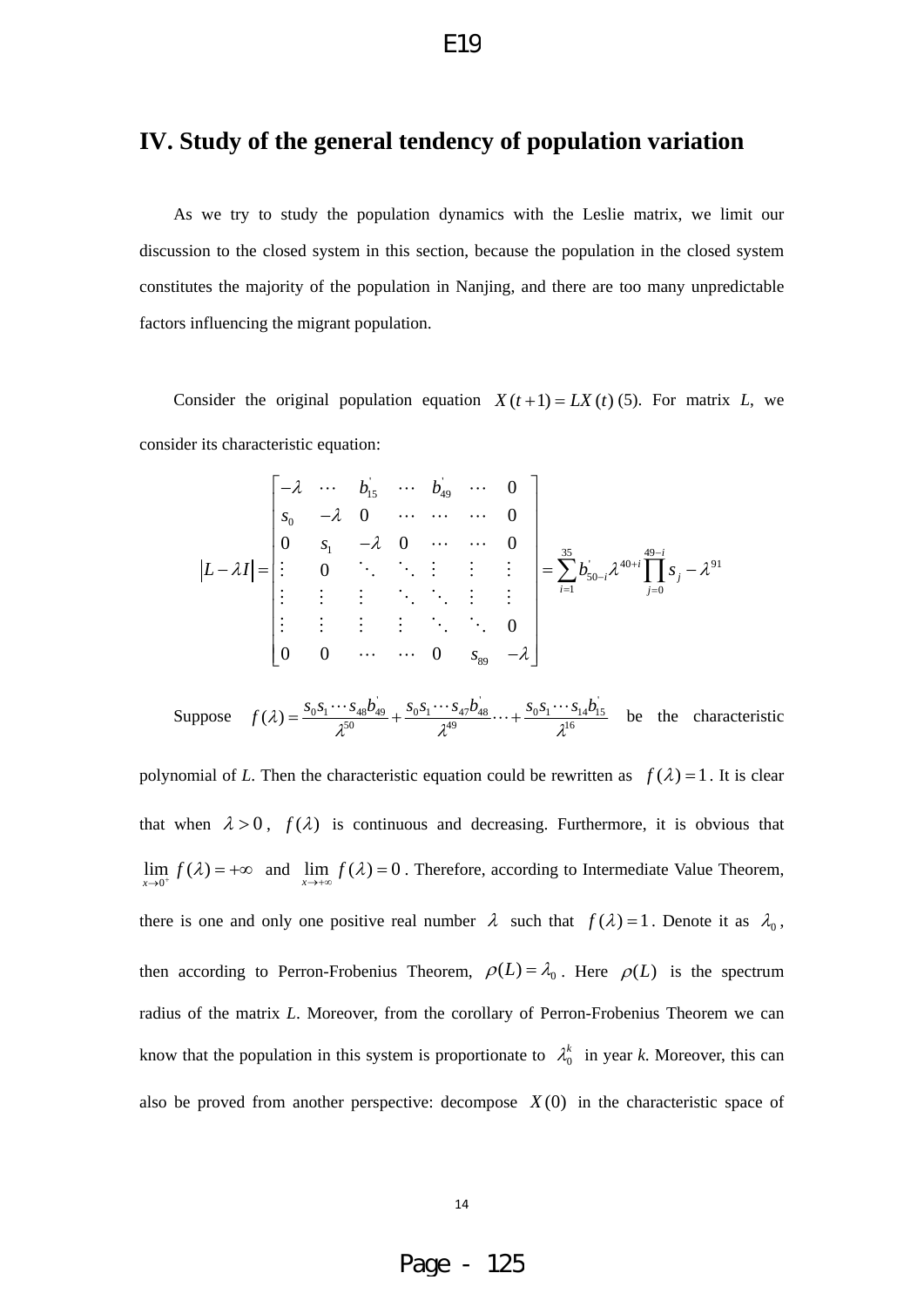<span id="page-14-0"></span>matrix *L* to get  $X(0) = c_0 v_0 + c_1 v_1 + \cdots + c_{89} v_{89}$ , where  $c_i$  are scalars and  $v_i$  are the

eigenvectors of matrix L. Therefore,  $X(t) = \lambda_0^t (c_0 v_0 + c_1 \frac{\lambda_1}{\lambda_1} v_1 + \dots + c_{89} \frac{\lambda_{89}}{\lambda_1} v_{89}$  $\sigma$   $\sim$  $(t) = \lambda_0^t (c_0 v_0 + c_1 \frac{v_1}{\sigma t} v_1 + \dots + c_{89} \frac{v_{89}}{\sigma t} v_{89})$  $X(t) = \lambda_0^t (c_0 v_0 + c_1 \frac{\lambda_1^t}{\lambda_0^t} v_1 + \cdots + c_{89} \frac{\lambda_{89}^t}{\lambda_0^t} v_1$ 

Thus, the population in this system in year t is proportionate to  $\lambda_0^t$ , therefore we get:

- When  $\lambda_0 < 1$ ,  $\lim_{t \to +\infty} X(t) = 0$ ;
- When  $\lambda_0 = 1$ ,  $\lim_{t \to +\infty} X(t) = c_0 v_0$ ;
- When  $\lambda_0 > 1$ ,  $\lim_{t \to +\infty} X(t) = +\infty$ .

get that  $\lambda_0 = 0.9883$ . Thus, population structure in Nanjing will be stable in a long term. From this we could see that, if  $\lambda_0 < 1$ , then the closer  $\lambda_0$  is to 1 and the more stable the population structure is. By plugging in data from Leslie Matrix and calculating by Matlab, we

## **V. Impact of social policies**

Predictions and modifications above ignore the influence brought up by social policies. But in reality, public policies always have significant impact on demographic fluctuations. According to the model founded on Leslie Matrix, this paper further investigates the potential changes to be brought by the two policies, both in the context of Nanjing.

### **i. Extension of Retirement Age**

Population aging is a phenomenon that occurs when the median age of a country or region increases due to rising life expectancy or declining fertility rates. This is usually reflected in an increase in the population's mean and median ages, a decline in the proportion of the population composed of children, and a rise in the proportion of the elderly population. According to the new UN standard, a region is categorized as 'aging society' if population aged 65 and over consists more than 7% of the total population. In China, this particular population reached 7.6% of the total population in 2005. By the end of 2008, population aged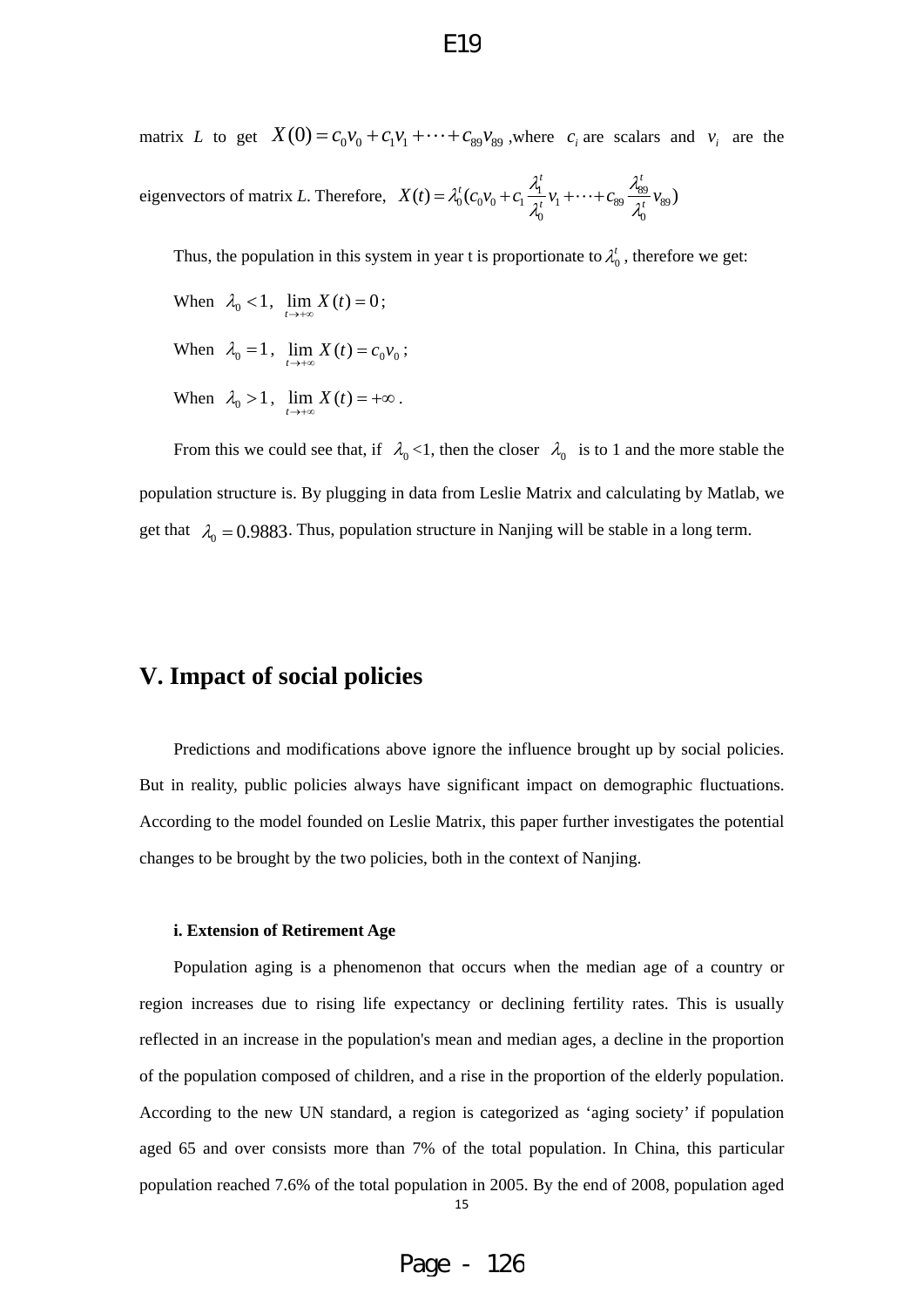## 65 and over reached 10,956 million, accounting for 8.3% of the total population. According to the statistics above, population in China has displayed a dramatic aging trend after years of Family Planning.

Population aging will cause severe obstacles to regional development. In addition to workforce reduction, downsizing of the domestic market, and increased burden on youth, population aging will also pose challenges to the current pension system. All these will create hardships for our social-economic development. Thus, how to alleviate the crisis caused by population aging has become a top priority for demographic development.

Based on the Leslie Model, this paper predicts the growth of elderly population (people aged 65 and over) in Nanjing from 2001 to 2030:



Figure 5.1 Prediction of elderly population in Nanjing

A closely related prediction is the proportion of elderly population, as shown below.



Figure 5.2 Prediction of elderly population's proportion in Nanjing 16

E19

Page - 127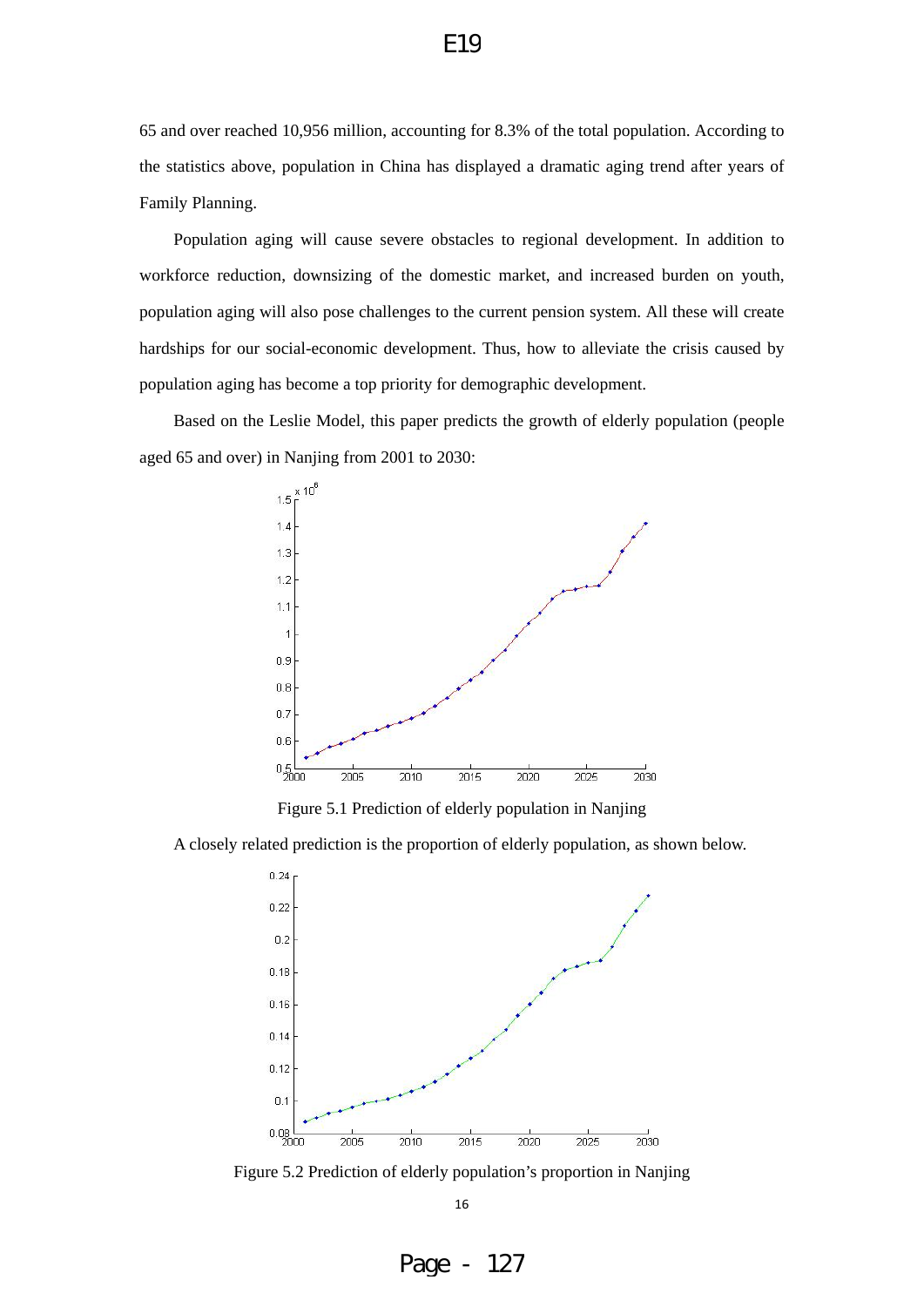## Based on our prediction, population aging in Nanjing will accelerate in the next 30 years. Proportion of the elderly population in Nanjing will reach 13.17% in 2015, while the same index nationwide is expected to be 9.8% over the same period, a proportion 3.37% lower than that of Nanjing. In 2030, the elderly population in Nanjing will reach 1,400,000, accounting for 22.75% of the municipal population and continue to grow, indicating that population aging is getting faster and even worse. On the other hand, the proportion of the juvenile population

(0-15 years old) is shrinking rapidly:



Figure 5.3 Prediction of juvenile population's proportion in Nanjing

According to our prediction, the total number of elderly population will exceed juvenile population in 2020, when the juvenile population percentage shrinks to 15.98% and the elderly population percentage rises to 16.04%. The pattern reveals a disproportionate population structure.

Population senility is also exacerbating. In demography, sexagenarians (60-69 years old) are regarded as younger elderly population, septuagenarians (70-79 years old) as middle-aged elderly population, and octogenarians (80 years of age or older) senior elderly population. Since the senior elderly are largely people of poor health and are advised against living by themselves, the more people enter into age of senior elderly would require more resources and support from their families and the society alike. The data shows, senior elderly population in Nanjing will be growing rapidly in the near future, and probably reach 230,000 by 2030.

## E19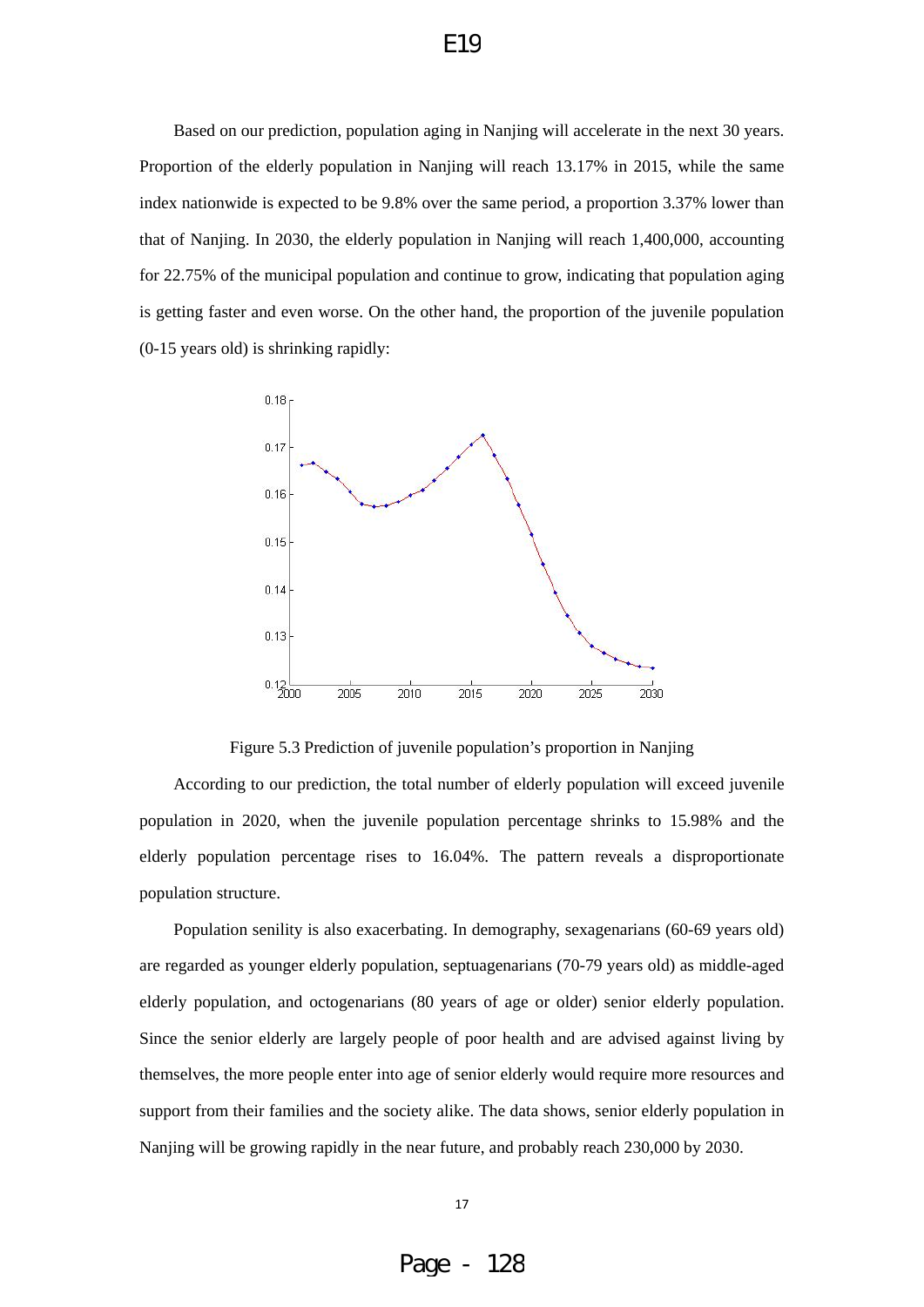

Figure 5.4 Prediction of senior elderly population in Nanjing

So increase in social supporting rate is anticipated to be another problem coming with population aging.

Denote the total population as  $N(t) = \sum_{i=0}^{90} x_i(t)$ , the labor population (population aged  $\mathbf{0}$  $(t)=\sum x_i(t)$ *i*  $N(t) = \sum x_i(t)$ 

between 15 and 60) as  $R(t) = \sum_{i=l_1}^{l_2} x_i(t)$ , then let 1  $(t)=\sum x_i(t)$ *l li*  $R(t) = \sum_i x_i(t)$ , then let  $l_1 = 15$  and  $l_2 = 60$ . Hence, social

supporting rate is defined as  $\rho(t) = \frac{N(t) - R(t)}{R(t)}$ . A variation graph about social supporting

rate is produced based on Leslie Model.



Figure 5.5 Nanjing's predicted social supporting rate

18

Page - 129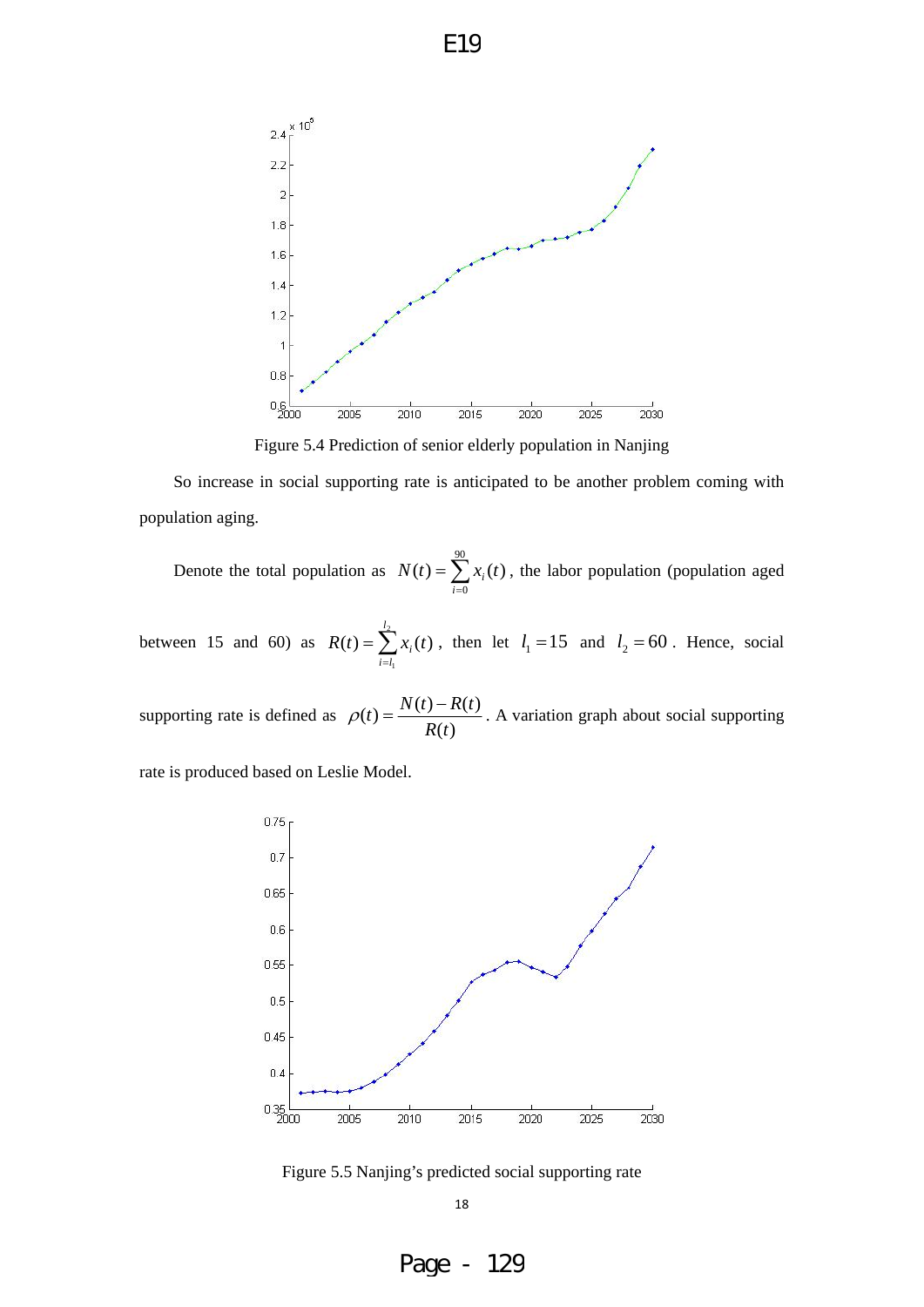According to Figure 5.5, social supporting rate displays an increasing tendency, foreboding heavier social burdens and an unhealthy population structure in the city.

E19

The ever deteriorating problem of population aging calls for efficient policies to alleviate pressures on social system.

In November 2013, the Ministry of Human Resources and Social Security came up with suggestions postponing the legal retirement age to 65 so as to save RMB 20 Billion in pension funds each year. According to the agency, 'the economic and social development and prolongation of average life-span necessitate such an extension of retirement age.'

In response to the news, this paper compared the social supporting rate before and after the implementation of the retirement age extension.

Suppose that the legal retirement age will be extended from 60 to 65 since 2015. Consequently, labor population is adjusted to be the group aged between 15 and 65. A new variation graph is presented below:



Figure 5.6 Nanjing's predicted social supporting rate before and after the policy

According to the graph, the extension of retirement age will exert a remarkable impact on social supporting rate: in 2030, the social supporting rate will be kept at about 0.45, a relatively low level compared to the previous 0.7. Hence, postponing the legal retirement age will increase labor population and efficiently reduce social burden.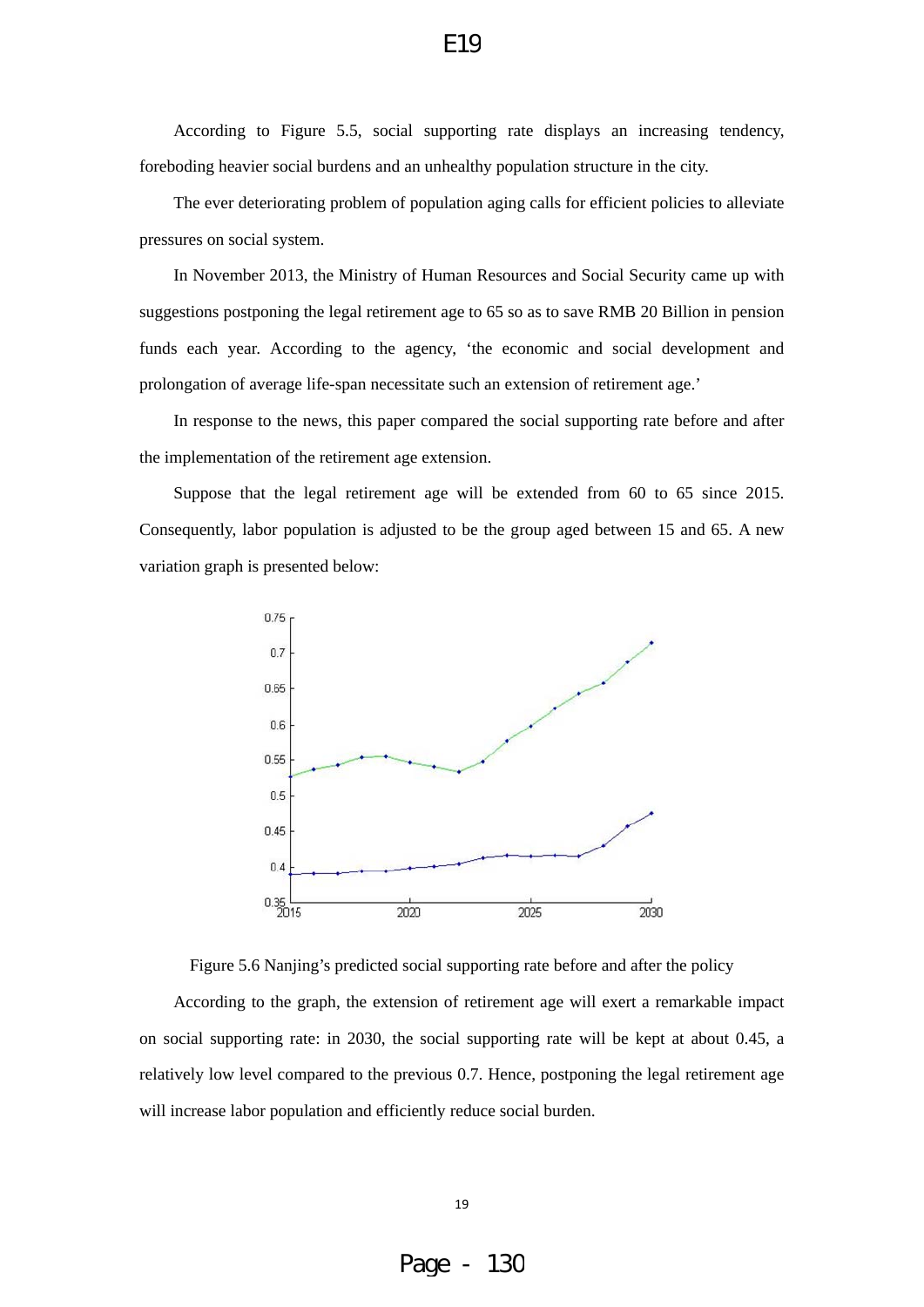#### <span id="page-19-0"></span>**ii. Two-Child Policy(policy regulating the birth of the second child in china)**

'Double One-Child' Policy: by 1999, Nanjing has implemented 'Double One-Child' Policy: couples are allowed to have two children in a household if both parents are born the only child of their original families.

'Single One-Child' Policy: in November 2013, China announced that it is planning to implement 'Single One-Child' Policy soon, which is to say couples are allowed to have two children if either parent is the only child of his or her original family.

Based on current reproductive age, marital status, and family-planning policies, the Population and Family Planning Committee in Nanjing estimated that, the number of One-Child family in Nanjing (including Double One-Child family and Single One-Child family) is estimated to be 270,000, including 100,000 Single One-Child families and 170,000 Double One-Child families. And the paper is taking an interest in the potential effects of the newly issued 'Single One-Child' policy.

However, due to the uncertainty of the future fertility rate, the paper considers the impact of Two-Child Policies in general and makes three hypothesis based on low, middle and high fertility rates.

Hypothesis A: Low fertility rate Hypothesis based on the assumption that future fertility rate will remain the same as the current fertility rate after the policy takes effect.

Hypothesis B: Middle fertility rate Hypothesis based on the assumption that 20% of the families with only one child intend to have a second child after the policy takes effect.

Hypothesis C: High fertility rate Hypothesis based on the assumption that 40% of the families with only one child intend to have a second child in the future after the policy takes effect.

Given the three situations, this paper predicts the total population from 2015 to 2030.

| Year         | 2026(10K) | 2027(10K) | 2028(10K) | 2029(10K) | 2030(10K) |
|--------------|-----------|-----------|-----------|-----------|-----------|
| Hypothesis A | 1412.5    | 1466.2    | 1522.4    | 1581.3    | 1643.0    |
| Hypothesis B | 1451.5    | 1504.6    | 1560.4    | 1618.8    | 1679.9    |
| Hypothesis C | 1481.0    | 1536.2    | 1594.4    | 1655.2    | 1718.6    |

Table 5.1 Nanjing's predicted population for each hypothesis (partial)

From the table we could see that both the Middle fertility rate hypothesis and the High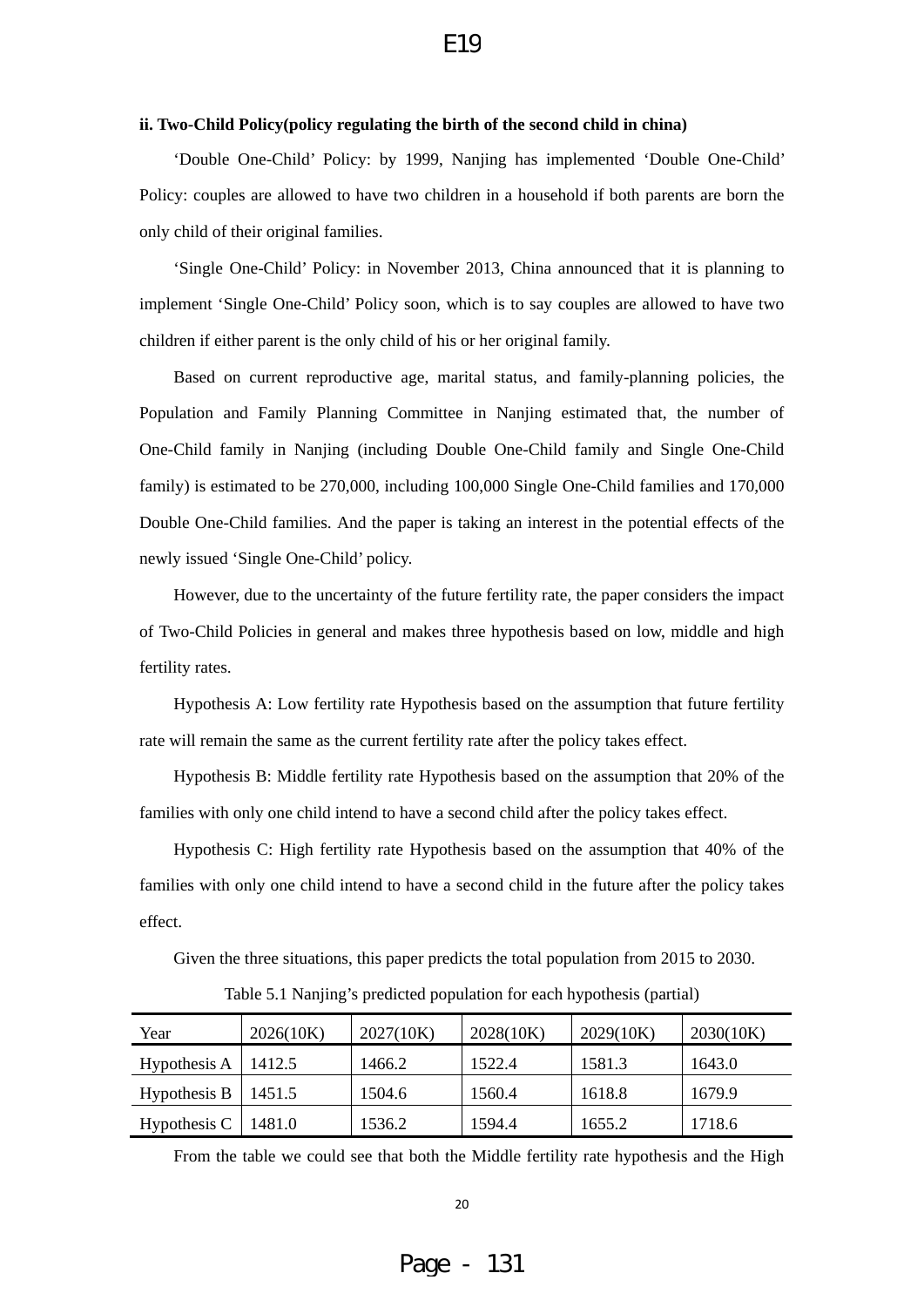fertility rate hypothesis show that the population presents a small increase under the encouragement of Two-Child Policy. Meanwhile, we also predict the impact of Two-Child Policy on the population structure, especially on the aging problem:



Figure 5.7 Nanjing's elderly population's proportion under each hypothesis

Compared to Low fertility rate Hypothesis, Middle fertility rate Hypothesis will bring down the proportion of elderly population by 1%, and High fertility rate Hypothesis will bring the proportion down by 2%. As a result, Two-Child Policy will only slightly curb the trends of population aging. But in the long run, with more and more child-bearing age women pursuing modern ideas in family and life, the low fertility rate resulted will offset any impacts intended by the Two-Child Policy, and thus shall not bring radical changes to the current population structure.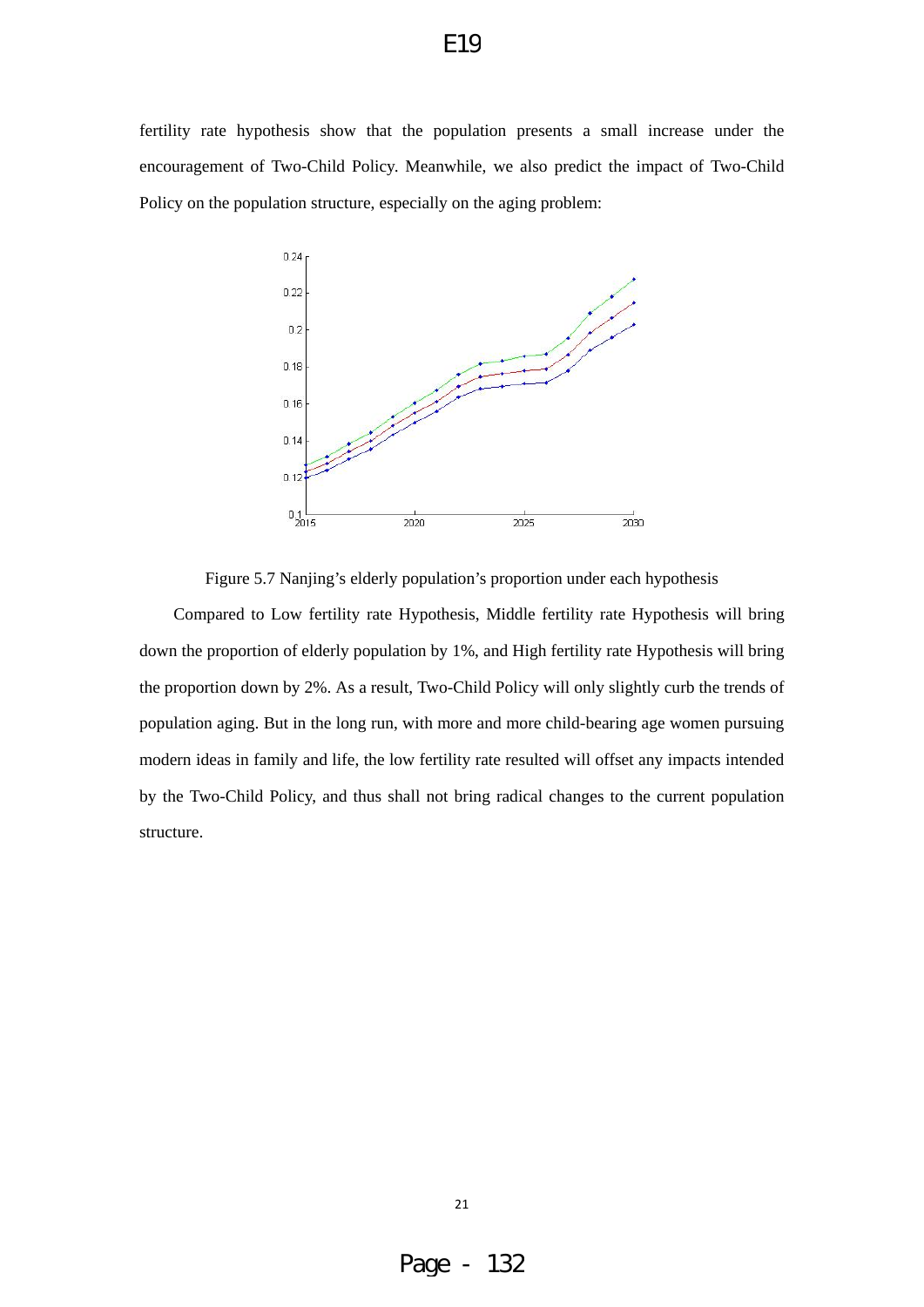## <span id="page-21-0"></span>**VI. Conclusion**

This paper models the population fluctuation in Nanjing based on the famous Leslie Matrix and applies Grey Forecast Model to predicting the rural-to-urban migration. On top of it, the paper further modifies Leslie model by considering variations in women fertility rates. Through analysis we have reached following conclusions.

(1) The population in Nanjing will grow rapidly from 2013 to 2020. According to our prediction, the total population will break 10,000,000 in 2019, and keep on soaring afterwards. Specifically, migrant population will reach saturation in about 2030 and stabilize.

(2) Based on current policy, the elderly population in Nanjing will grow rapidly in the next 40 years, which will pose heavy burdens to society and give rise to a disproportionate population structure. The elderly population and its proportion will increase steeply, and the proportion will outnumber similar index nationwide. In 2030, the social supporting rate in Nanjing will reach 0.7, posing considerable social burdens. Consequently, the government should watch demographic changes closely and implement effective policies to contain the population growth.

(3) The extension of retirement age will effectively reduce social pressures and retain labors in workforce, and therefore, alleviate the crisis posed by population aging. Suppose the policy will be implemented in 2015, the social supporting rate in Nanjing will be kept at around 0.45.

(4) Two-Child Policy will relieve the pressures posed by aging only on a small scale, and it will not radically transform the population structure. Since women's future fertility intention is hard to estimate and quantify, this paper proposed three hypotheses, including Low, Middle and High fertility rate Hypothesis to project the population fluctuation. Compare with Low fertility rate Hypothesis, Middle fertility rate Hypothesis will bring down the proportion of elderly population by 1%, and High fertility rate Hypothesis will bring the proportion down by 2%. In the long run, the modernization of the fertility ideas and the low fertility rate resulted will weaken the intended impact posed by Two-Child Policy, and thus will not bring about radical changes to the current population structure.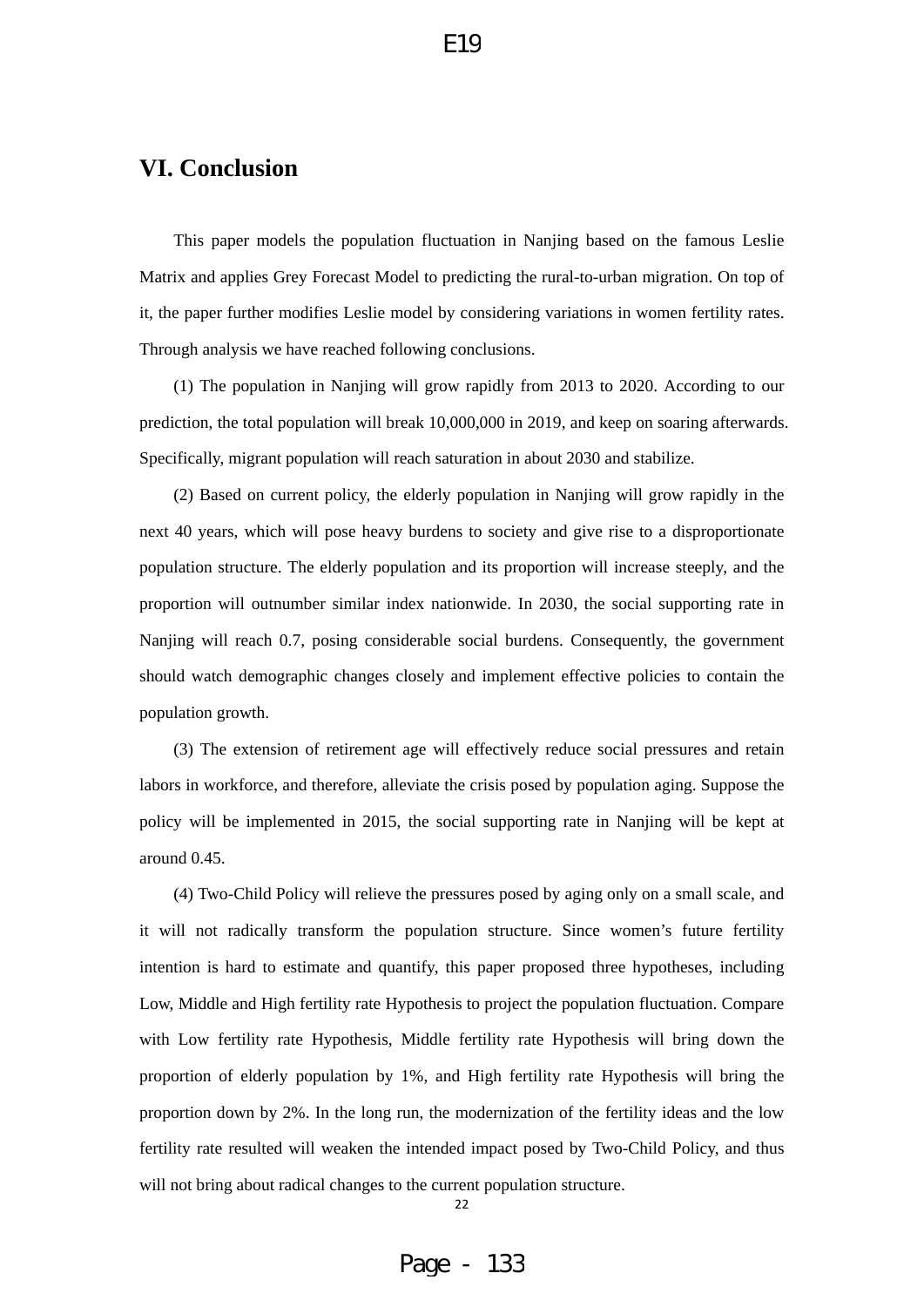Despite our best efforts, the paper has its limitations. For instance, it does not consider the possible change in death rates; the Gray Forecast Model has its restrictions when applied to long-term predictions. Besides, the paper might be too simplified on discussion and analysis of population structure in the eyes of demographers.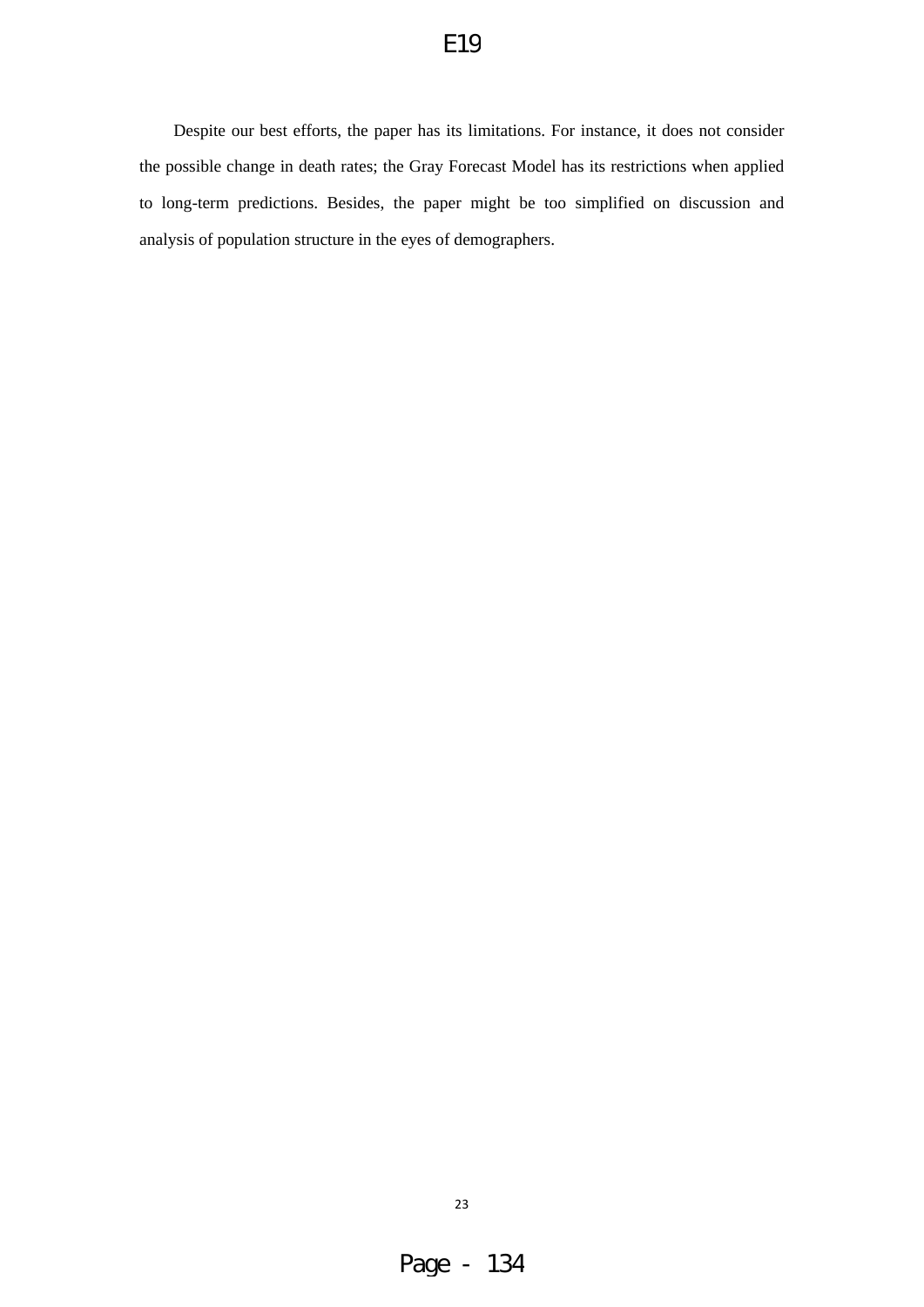## <span id="page-23-0"></span>**References**

[1] Jianyuan Huang. Characteristics of Population Aging in Jiangsu Province:

An Analysis Based Oil the Prediction by Leslie Matrix Equation[J]. Journal of Nanjing Normal University(Social Science). 2010(5): 46-50

[2]Dexin Wang, Tao Wen. The Forecast and Control on China's Population Based

on Gauss—Poisson-Leslie Model[J]. College Mathematics. 2012(4): 103-107

[3] Wenquan Chen, Zi Zhao, Desheng Li. The Application of Leslie Revised Model in Population Prediction[J]. World SCI-TECH R&D. 2008(4): 219-224

[4] Peiji Shi, Ke Hu. The Application Of Progressive Model of Equal Dimension Grey Member in Population Prediction[J]. Statistics and Decision. 2008(4): 12-14

[5] Lixia Yang, Guishan Yang, Shaofeng Yuan. Application Of Mathematics Models in Prediction Of the Population——Taking Jiangsu Province As An Example[J]. Resources and Environment in the Yangtze Basin. 2006(5): 287-291

[6] Li Ma. Matlab Mathematics Experiment and Modeling[M]. Beijing: Tsinghua University Press, 2010

[7] Mark M. Meerschaert. Mathematical Modeling[M]. Beijing: China Machine Press, 2009

[8] Sheldon Axler. Linear Algebra Done Right[M]. Beijing: World Book Publishing Company 2008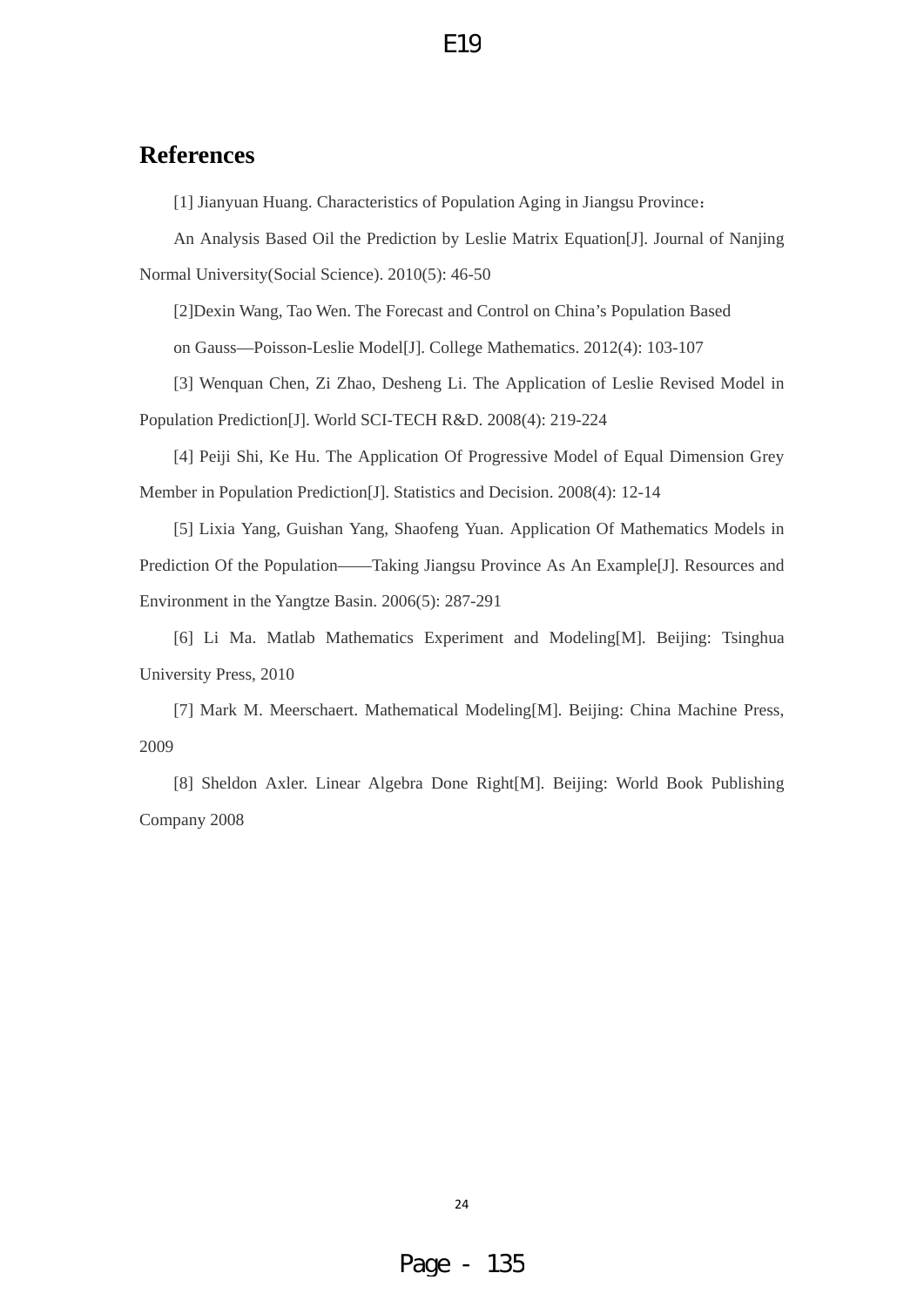## <span id="page-24-0"></span>**Appendix**

```
Matlab for prediction of total population: 
X0=xlsread('population.xlsx'); 
L=xlsread('data.xlsx'); 
for k=1:20 
    X=L^k*X0;Y=sum(X); hold on; 
end 
syms a b; 
C=[a b];A=[160085 144934 175223 176346 211428 225411 231863 224663 202741]; 
B = cumsum(A);n = length(A);for i=1:n-1C(i)=(B(i)+B(i+1))/2;end 
D=A:
D(1)=[;]D=D;
E=[-C; ones(1,n-1)]; 
C=inv(E*E')*E*D; 
C=C;
a=C(1);b=C(2);F=[];F(1)=A(1);for i=2:20 
    F(i)=(A(1)-b/a)/exp(a*(i-1))+b/a;end 
G=[]; G(1)=A(1);for i=2:20G(i)=F(i)-F(i-1);end 
for i=1:20 
    P=sum(G(1:i));K = Y + P;
    T(i)=K; plot(i,K,'.') 
end 
disp(T)
```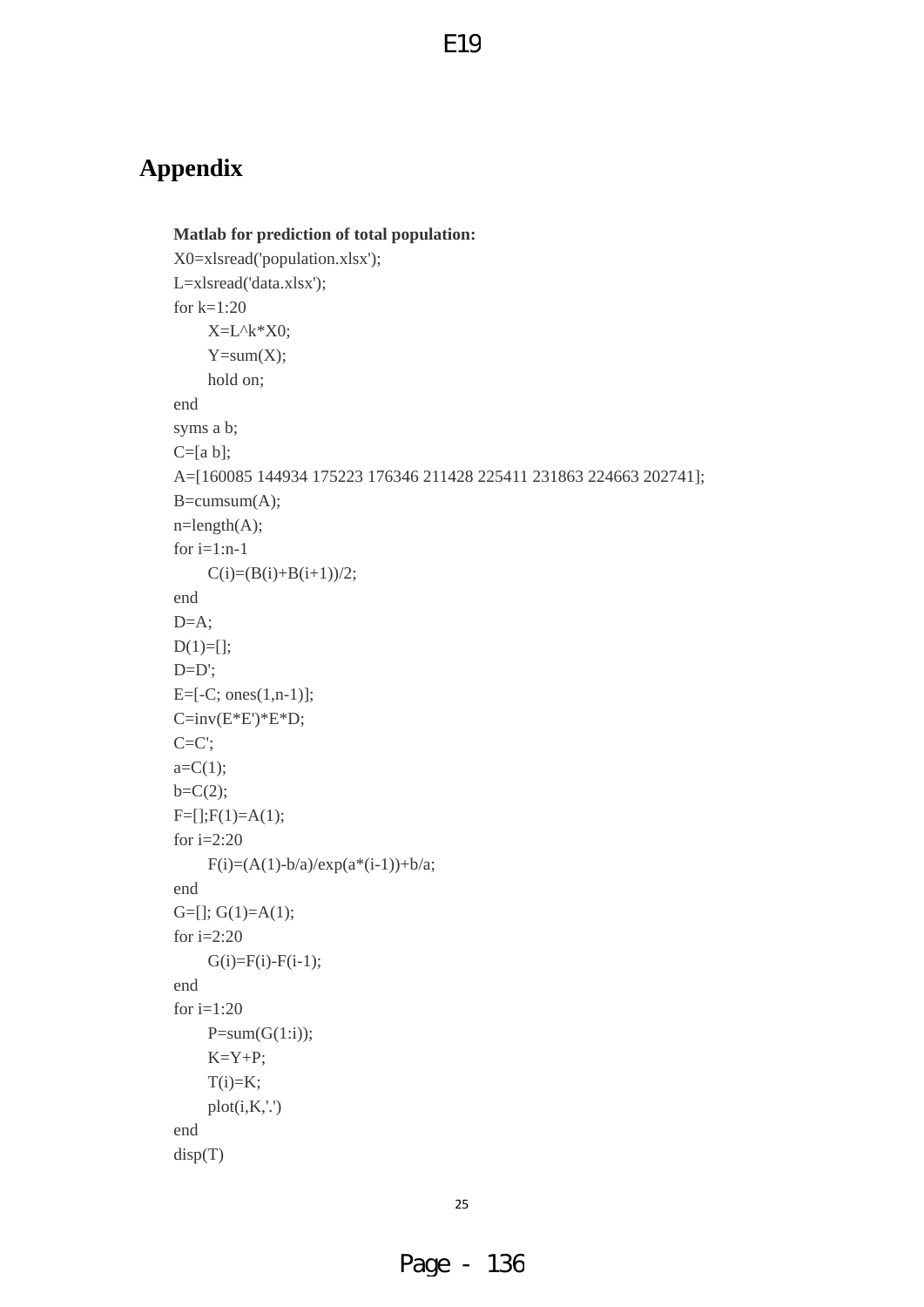### **Matlab for Gray Forecast Model**

```
x0=[160085 144934 175223 176346 211428 225411 231863 224663 202741]; 
x1 = G(1:9);e0 = x0 - x1;
max1 = max(abs(e0));r=1; 
for k=2:n 
    r=r+0.5*max1/(abs(e0(k))+0.5*max1);end 
r=r/n;q=e0/x0;
s1=var(x0);s2=var(e0);c=s2/s1;
len=length(e0); 
p=0;for i=1:len 
    if (abs(e0(i))<0.6745*s1)p=p+1; end 
end 
p=p/len; 
disp(r) 
disp(c) 
disp(p)
```
 $disp(q)$ 

### **Mathlab for calculating the spectrum radius of the matrix L:**

L=xlsread('data.xlsx'); p=poly(L); r=roots(p);  $r0 = max(abs(r));$ disp(r0)

### **Matlab for prediction of senior elderly population:**

```
X0=xlsread('population.xlsx'); 
L=xlsread('data.xlsx'); 
for k=1:50 X=L^k*X0; 
    Y=sum(X(81:91));M(k)=Y;N=sum(X); N1=Y/N; 
    A(k)=N1;
```